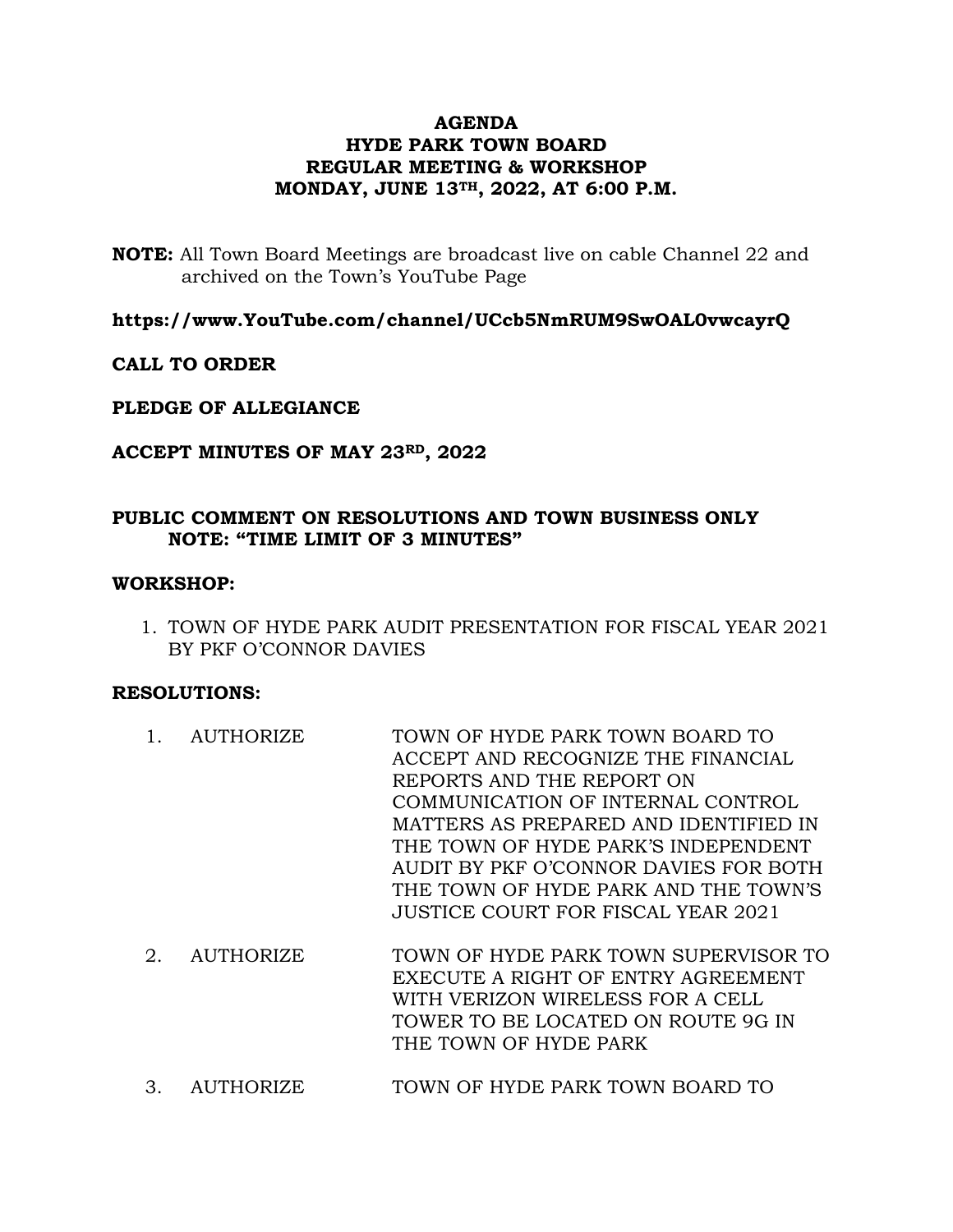AUTHORIZE THE LEASE OF REAL PROPERTY LOCATED OFF OF ROUTE 9G AND ISSUING A NEGATIVE DECLARATION PURSUANT TO THE NEW YORK STATE ENVIRONMENTAL QUALITY REVIEW ACT ("SEQRA")

- 4. AUTHORIZE TOWN OF HYDE PARK TOWN SUPERVISOR TO ACCEPT THE 2022 PROPOSAL FROM CLARK, PATTERSON, LEE FOR LANDFILL MONITORING SERVICES FOR THE TOWN'S LANDFILL LOCATED ON FOREST DRIVE IN THE TOWN OF HYDE PARK
- 5. ACCEPT PROPOSED LOCAL LAW AND SCHEDULING OF A PUBLIC HEARING FOR PROPOSED LOCAL LAW NO. A OF 2022 ENTITLED "LOCAL LAW NO. A OF 2022 TO REPEAL LOCAL LAW NO. 9 OF 2021 A LOCAL LAW OPTING OUT OF ALLOWING CANNABIS RETAIL DISPENSARIES AS AUTHORIZED UNDER NEW YORK STATE CANNABIS LAW ARTICLE 4"
- 6. AUTHORIZE TOWN OF HYDE PARK TOWN SUPERVISOR TO EXECUTE A MODIFICATION AND EXTENSION AGREEMENT WITH PANICHI HOLDING CORPORATION D/B/A ROYAL CARTING SERVICE COMPANY FOR RUBBISH REMOVAL SERVICES FOR THE TOWN OF HYDE PARK
- 7. APPROVE 2022 SCHEDULE FOR THE TOWN OF HYDE PARK TOWN BOARD MEETINGS FOR JULY TO DECEMBER OF 2022
- 8. AUTHORIZE TOWN OF HYDE PARK TOWN BOARD TO APPROVE THE CHANGES IN PRICING FOR BURIAL SERVICES FOR THE UNION CEMETERY OF HYDE PARK
- 9. AUTHORIZE TOWN OF HYDE PARK TOWN BOARD TO ACCEPT THE PROPOSAL FROM VISIONS HUMAN RESOURCE SERVICES, LLC TO PERFORM A HUMAN RESOURCES COMPLIANCE AUDIT FOR THE TOWN OF HYDE PARK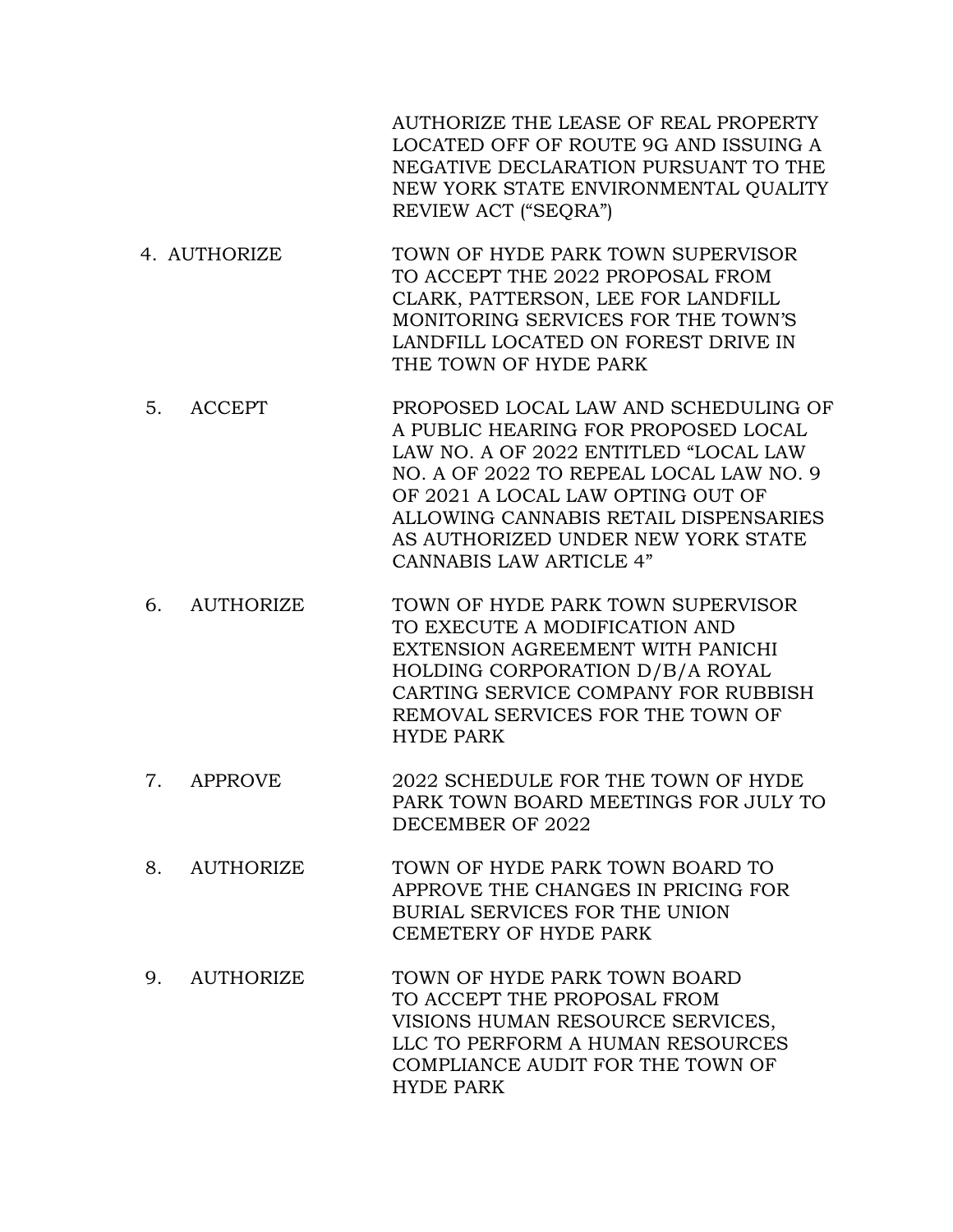- 10. AUTHORIZE TOWN OF HYDE PARK TOWN BOARD TO APPOINT EVE SMITH AS THE LEGISLATIVE AIDE FOR THE TOWN OF HYDE PARK TOWN SUPERVISOR
- 11. AUTHORIZE TOWN OF HYDE PARK TOWN BOARD TO APPOINT DAVID MOEHRKE AS PART TIME DEPUTY ZONING ADMINISTRATOR FOR THE TOWN OF HYDE PARK ZONING DEPARTMENT
- 12. AMEND RESOLUTION 5:9 5 OF 2022 RESOLUTION AUTHORIZING THE TOWN OF HYDE PARK TOWN BOARD TO APPOINT PART-TIME POLICE OFFICER JONAH TOWNE TO THE POSITION OF FULL-TIME POLICE OFFICER FOR THE TOWN OF HYDE PARK POLICE DEPARTMENT TO ACKNOWLEDGE HIS RESIGNATION AS A PART-TIME POLICE OFFICER IN ORDER TO EFFECTUATE HIS APPOINTMENT AS A FULL-TIME POLICE OFFICER FOR THE TOWN OF HYDE PARK POLICE DEPARTMENT
- 13. AUTHORIZE TOWN OF HYDE PARK TOWN BOARD TO APPROVE TOWN OWNED SURPLUS POLICE VEHICLES TO BE SOLD AT PUBLIC AUCTION VIA ABSOLUTE AUCTION & REALTY, INC.
- 14. AUTHORIZE TOWN OF HYDE PARK TOWN SUPERVISOR TO EXECUTE A RENEWAL OF THE INTERMUNICIPAL AGREEMENT WITH THE HYDE PARK CENTRAL SCHOOL DISTRICT TO COOPERATIVELY FUND A SCHOOL RESOURCE OFFICER PROGRAM FROM JULY 6, 2022, TO JULY 5, 2024, AT THE HAVILAND MIDDLE SCHOOL AND THE FRANKLIN DELANO ROOSEVELT HIGH SCHOOL IN THE HYDE PARK CENTRAL SCHOOL DISTRICT
- 15. AUTHORIZE TOWN OF HYDE PARK TOWN SUPERVISOR TO EXECUTE A RENEWAL OF THE INTERMUNICIPAL AGREEMENT WITH THE HYDE PARK CENTRAL SCHOOL DISTRICT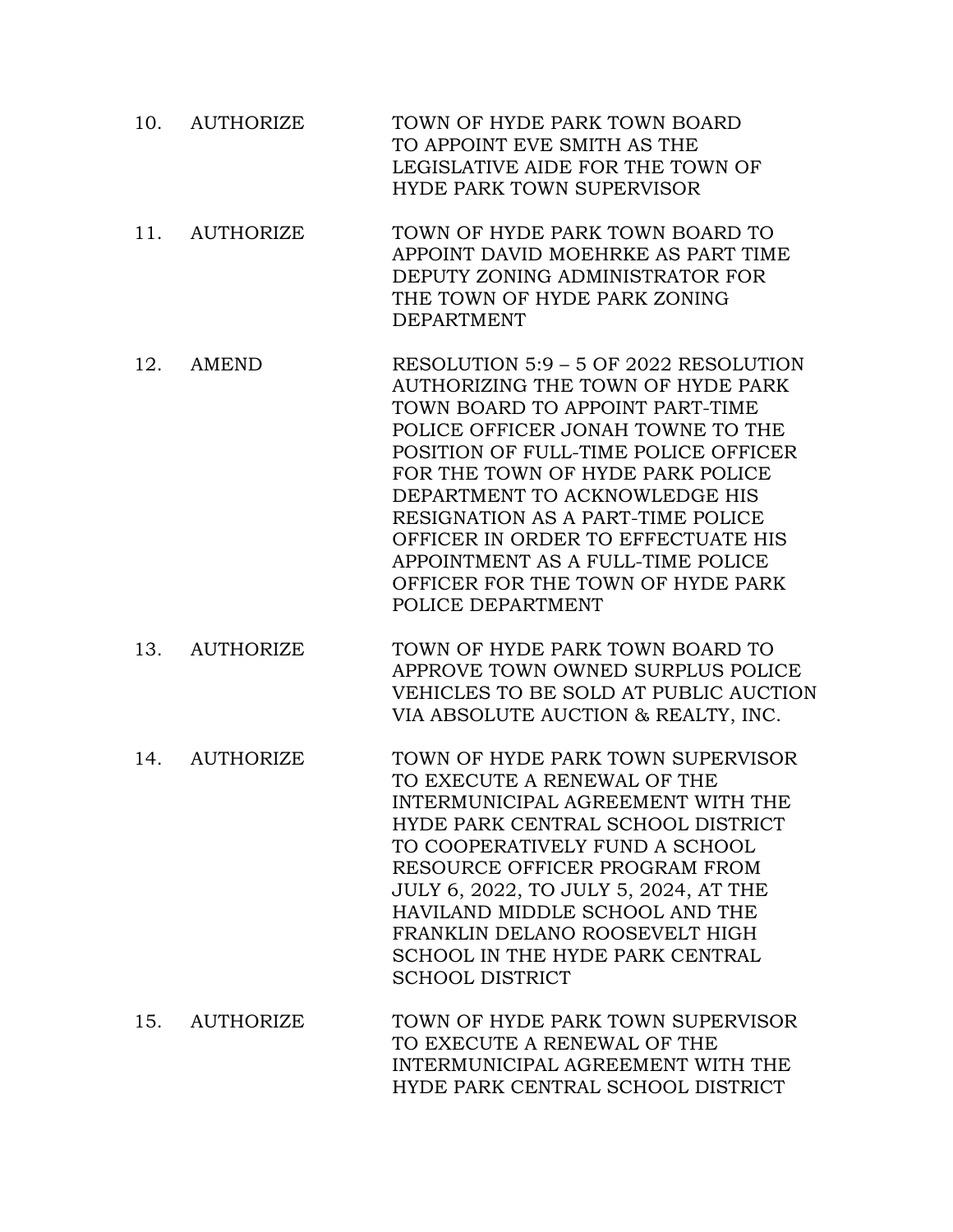AND THE TOWN OF HYDE PARK FOR THE PRESENCE OF POLICE OFFICERS AT HYDE PARK CENTRAL SCHOOL DISTRICT EVENTS FOR THE 2022 – 2023 SCHOOL YEAR

- 16. AUTHORIZE TOWN OF HYDE PARK TOWN BOARD TO AMEND RESOLUTION 5:23 – 4 OF 2022 STANDARD WORKDAY AND REPORTING RESOLUTION FOR 2022 AS REQUIRED BY THE NEW YORK STATE COMPTROLLER IN ACCORDANCE WITH THE NYS RETIREMENT SYSTEM REQUIREMENTS FOR 2022
- 17. AUTHORIZE TOWN OF HYDE PARK TOWN BOARD TO APPOINT CHRISTIAN MCGAW AS A PART TIME POLICE OFFICER FOR THE TOWN OF HYDE PARK POLICE DEPARTMENT

## **NEW AND OLD BUSINESS ADJOURN \*A MOTION MAY BE MADE TO ENTER EXECUTIVE SESSION \*AGENDA SUBJECT TO CHANGE**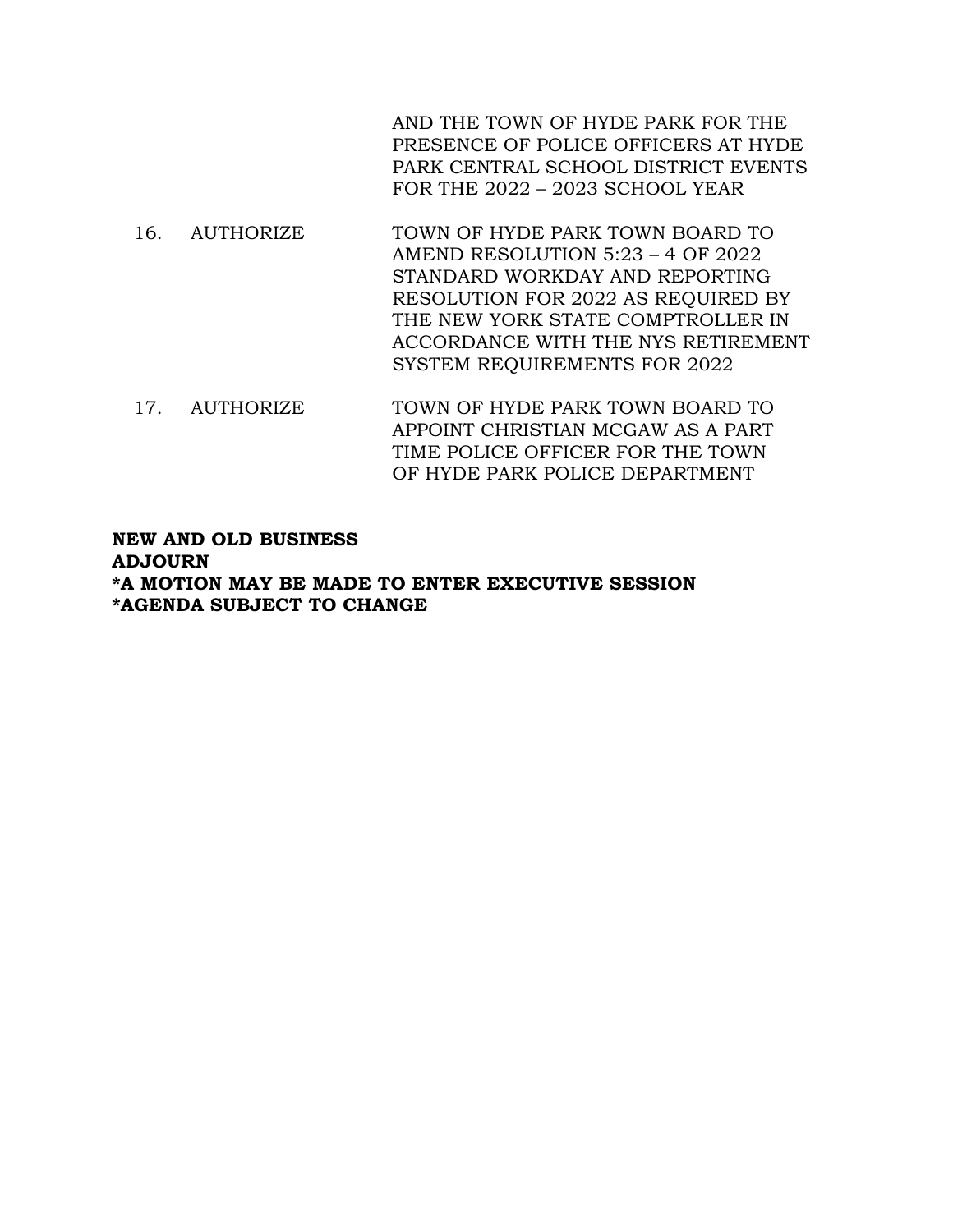#### **RESOLUTION 6:13 - 1 OF 2022**

### **RESOLUTION AUTHORIZING THE TOWN OF HYDE PARK TOWN BOARD TO ACCEPT AND RECOGNIZE THE FINANCIAL REPORTS AND THE REPORT ON COMMUNICATION OF INTERNAL CONTROL MATTERS AS PREPARED AND IDENTIFIED IN THE TOWN OF HYDE PARK'S INDEPENDENT AUDIT BY PKF O'CONNOR DAVIES FOR BOTH THE TOWN OF HYDE PARK AND THE TOWN'S JUSTICE COURT FOR FISCAL YEAR 2021**

**WHEREAS**, the Town of Hyde Park Town Board retained the services of the accounting firm PKF O'Connor Davies to perform an audit of the Town's finances as well as those for the Town's Justice Court for the Fiscal Year ending December 31, 2021; and

**WHEREAS**, the Town Board has received and reviewed the said Auditors' Report and the Town of Hyde Park Financial Statements and Supplementary Information for both the Town of Hyde Park and the Town's Justice Court, for fiscal year ending December 31, 2021; and

**WHEREAS**, pursuant to New York Town Law §29(10-a) the Town Supervisor has filed a report of the financial affairs of the Town in the Office of the State Comptroller, the Town Clerk's office and on the Town's official website.

**NOW, THEREFORE BE IT RESOLVED**, that the Town of Hyde Park Town Board does hereby accept and recognize for the Town of Hyde Park and the Town's Justice Court, the Financial Reports and the Report on Communication of Internal Control Matters as prepared and identified in the Town of Hyde Park's Independent Audit by PKF O'Connor Davies for the Fiscal Year ending December 31, 2021; and

**BE IT FURTHER RESOLVED**, that the Town of Hyde Park Town Board does also hereby direct the Town Clerk to publish in the official newspaper of the Town of Hyde Park a notice stating that a copy of such report for fiscal year 2021 is on file in the Town Clerk's Office and on the Town's official website and is also available for public inspection and copying pursuant to New York Town Law §29(10-a) during normal business hours within the Town Clerk's Office.

#### **MOTION: SECOND:**

| Councilwoman Noakes    |  |
|------------------------|--|
| Councilwoman Ruggiero  |  |
| Councilman Lombardi    |  |
| Councilman Prusakowski |  |
| Supervisor Torreggiani |  |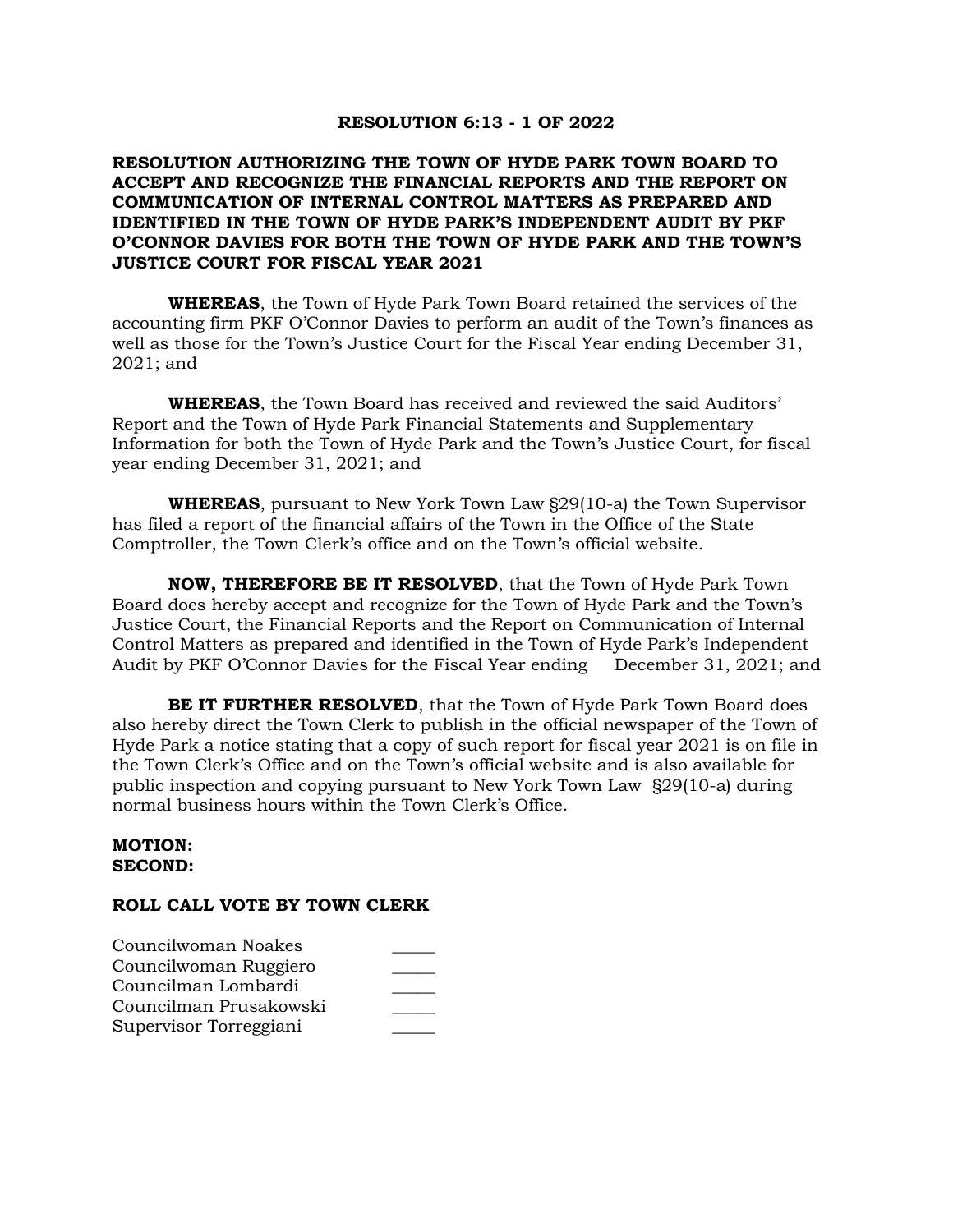## **RESOLUTION 6:13 - 2 OF 2022**

# **RESOLUTION AUTHORIZING THE TOWN OF HYDE PARK TOWN SUPERVISOR TO EXECUTE A RIGHT OF ENTRY AGREEMENT WITH VERIZON WIRELESS FOR A CELL TOWER TO BE LOCATED ON ROUTE 9G IN THE TOWN OF HYDE PARK**

**WHEREAS**, Verizon Wireless ("Verizon") and the Town of Hyde Park are in the process of negotiating a Land Lease Agreement that will provide Verizon with the right to install, maintain, and operate cellular communications equipment on the property owned by the Town of Hyde Park located at Route 9G, Tax Map No. 494023, Verizon site number 450705; and

**WHEREAS**, prior to the execution of the Land Lease Agreement, and to facilitate negotiation of the terms of said Agreement, Verizon has requested that the Town execute a Right of Entry Agreement to allow Verizon to conduct certain inspections and due diligence that will assist Verizon in the negotiation process; and

**WHEREAS**, the Attorney to the Town has reviewed the Agreement and has found the same to be acceptable in form and content.

**NOW, THEREFORE, BE IT RESOLVED**, that the Town Board does hereby authorize the Town Supervisor to execute a Right of Entry Agreement with Verizon Wireless in the same, or the same, form as provided.

#### **MOTION: SECOND:**

| Councilwoman Noakes    |  |
|------------------------|--|
| Councilwoman Ruggiero  |  |
| Councilman Lombardi    |  |
| Councilman Prusakowski |  |
| Supervisor Torreggiani |  |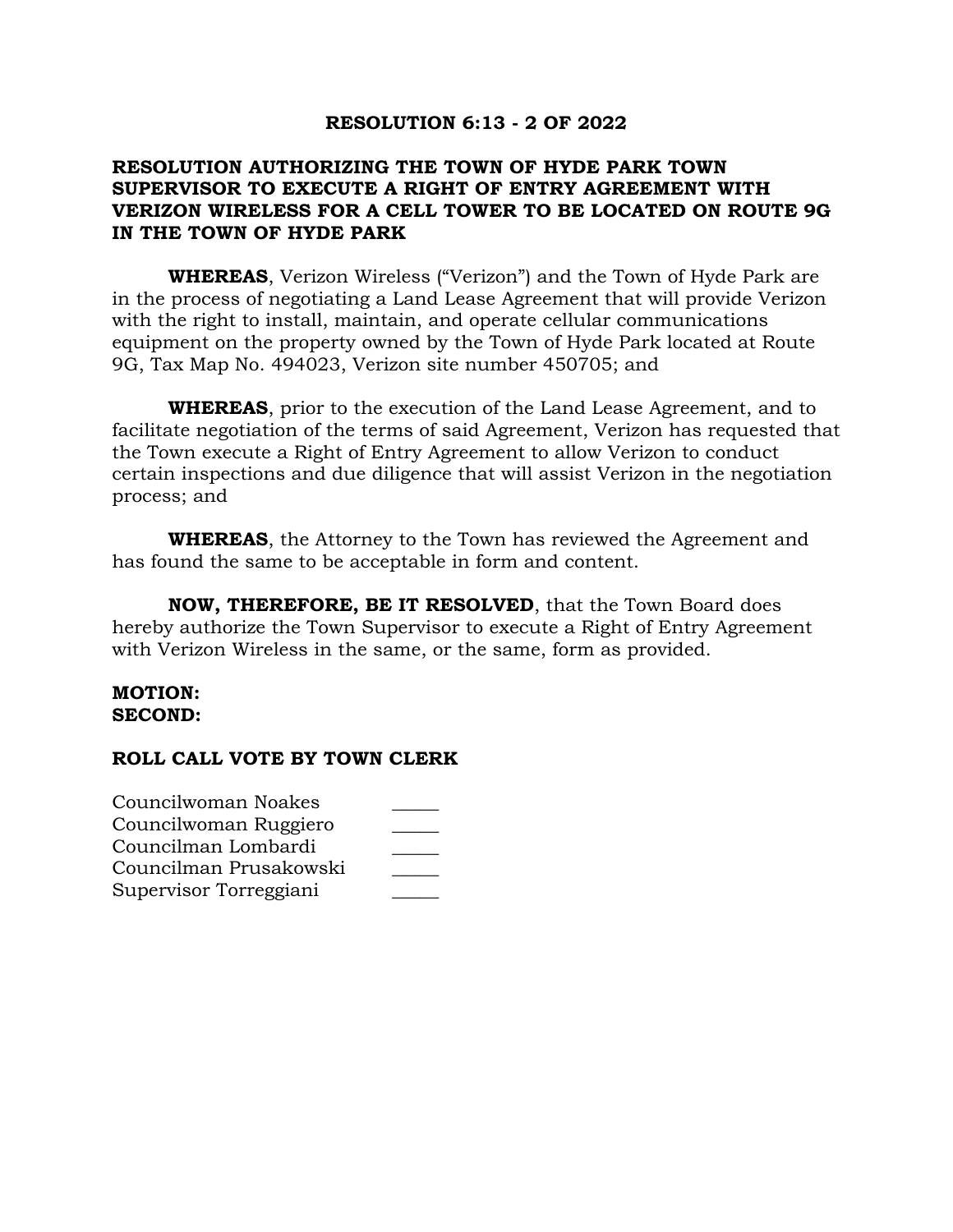#### **RESOLUTION 6:13 – 3 OF 2022**

#### **RESOLUTION AUTHORIZING THE TOWN OF HYDE PARK TOWN BOARD TO AUTHORIZE THE LEASE OF REAL PROPERTY LOCATED OFF OF ROUTE 9G AND ISSUING A NEGATIVE DECLARATION PURSUANT TO THE NEW YORK STATE ENVIRONMENTAL QUALITY REVIEW ACT ("SEQRA")**

**WHEREAS**, the Town was presented with an offer from Verizon Wireless of the East LP d/b/a Verizon Wireless ("Lessee") to enter into a Land Lease Agreement ("Lease") for a portion of the real property located off of Route 9G, in the Town of Hyde Park, designated as APN Tax I.D. Number 6164-03-494023 (the "Property") owned by the Town of Hyde Park, for the installation and operation of a personal wireless service facility, including a new communications tower, equipment, utilities, and related appurtenances for Lessee's use; and

**WHEREAS**, the Town Board has confirmed that the portion of the Property proposed to be leased by Verizon Wireless (defined in the Lease as the "Premises") is not currently used by the Town and there are no plans to use such Property for town purposes in the foreseeable future; and

**WHEREAS**, the Town Board has determined to lease a portion of the Property for adequate consideration of no less than fair market value without the services of a real estate broker; and

**WHEREAS**, the Town Board and its representatives have spent more than one (1) year negotiating the terms of the Lease with Lessee; and

**WHEREAS**, the Town Board believes that leasing the Premises to Lessee is in the public interest of the residents of the Town, particularly since the end result will be more efficient and reliable cellular telephone communications within the Town in an area currently deficient of such service; and

**WHEREAS**, the Town Board preliminary classifies this action (i.e., execution of the Lease) as an unlisted action under SEQRA, and determines that it will act as the Lead Agency with respect to the environmental review of the proposed lease of the Premises in accordance with SEQRA and Part 617 of the regulations implementing SEQRA; and

**WHEREAS**, the execution of the Lease for the Premises is: (1) an action under SEQRA, which requires the Town Board to issue a determination of significance prior to authorizing the execution of the Lease; and (2) subject to a permissive referendum pursuant to Section 90 et. al. of the New York State Town Law; and

**WHEREAS**, the Town Board has reviewed the Short Form Environmental Assessment Form ("EAF") prepared for this action;

**NOW, THEREFORE, BE IT RESOLVED**, that the Town Board of the Town of Hyde Park determines that the project is an unlisted action pursuant to Part 617 of the regulations implementing SEQRA and that the Town Board shall act as Lead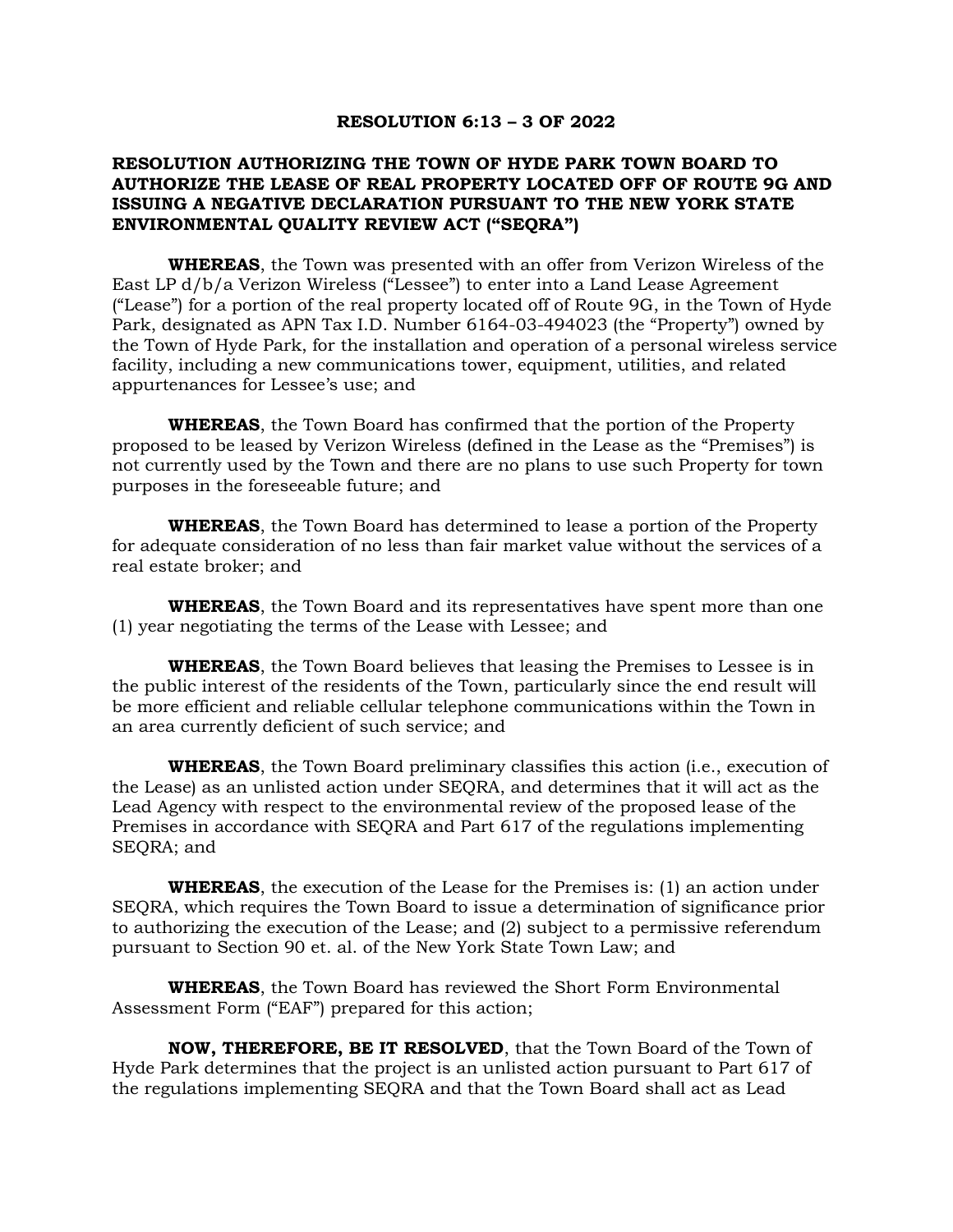Agency for the required environmental review related to the execution of the Lease; and

**BE IT FURTHER RESOLVED**, that the portion of the Property proposed to be leased by Lessee is surplus property that is not currently used for Town purposes, nor are there any plans to use such Property for Town purposes in the foreseeable future; and

**BE IT FURTHER RESOLVED**, that the Town Board determines that entering into the Lease with Verizon Wireless will have no significant adverse impacts on the environment, and hereby issues a negative declaration for the proposed project and authorizes the Supervisor of the Town of Hyde Park to execute Pages 3 and 4 of the EAF; and

**BE IT FURTHER RESOLVED**, that pursuant to the provisions of Section 64, Subdivision 2 of the Town Law of the State of New York, the Town Board agrees to enter into the Lease with Lessee for a portion of the Property for not less than its fair market value; and

**BE IT FURTHER RESOLVED**, that the Town Supervisor is authorized to execute all documents required to complete the leasing of the Premises to Lessee, including the Lease, a Memorandum of Lease, and all other related and customary forms and documents; and

**BE IT FURTHER RESOLVED**, that this Resolution is adopted subject to a permissive referendum and that the Town Clerk is directed to publish and post the notice of adoption of this Resolution in accordance with Article 7 of the Town Law; and

**BE IT FURTHER RESOLVED**, that subsequent to complete execution of the Lease and prior to the installation and operation of its proposed personal wireless service facility, Lessee shall be required to obtain all necessary local land use and zoning permits and approvals required under the Hyde Park Code.

#### **MOTION: SECOND:**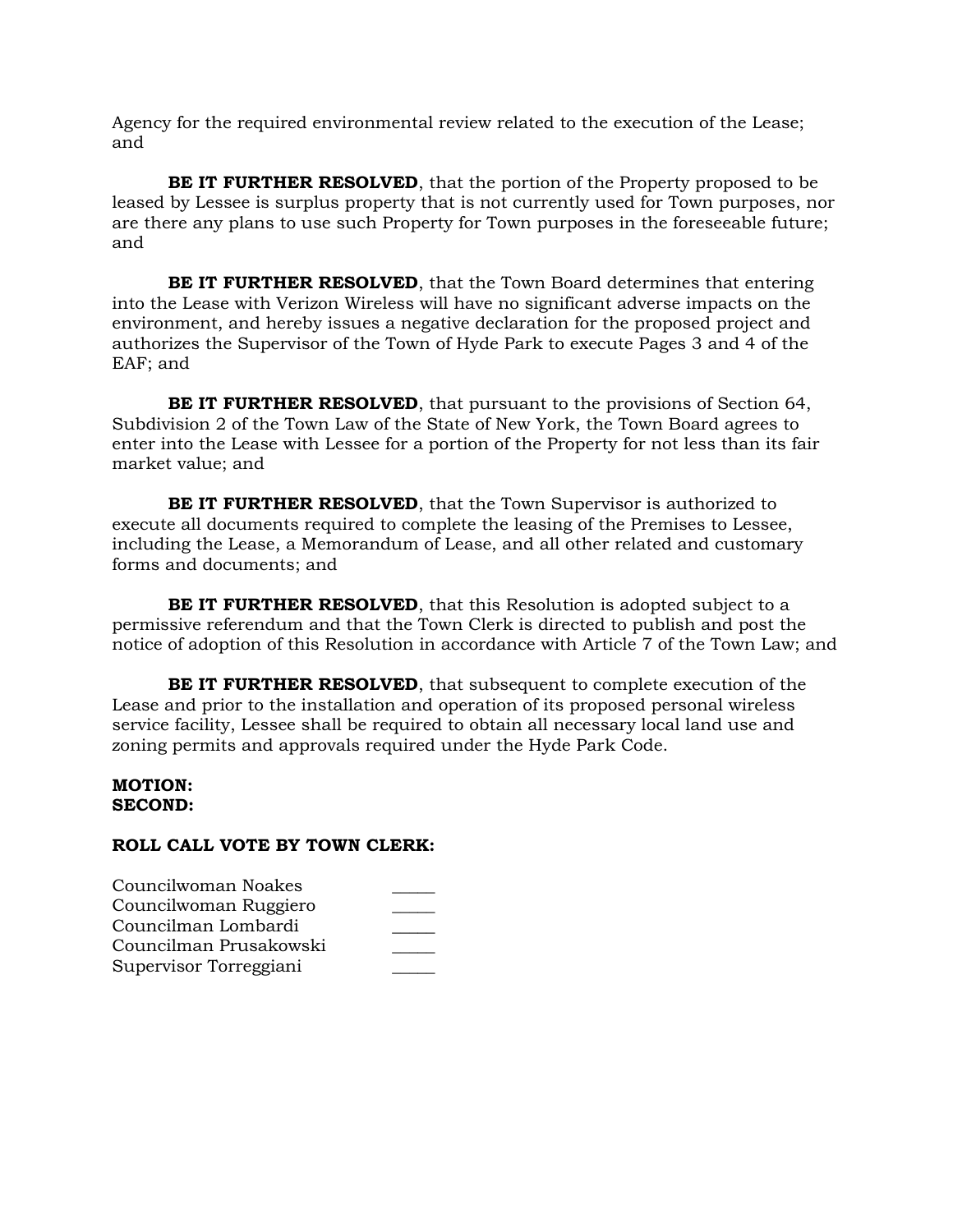## **RESOLUTION 6:13 – 4 OF 2022**

# **RESOLUTION AUTHORIZING THE TOWN OF HYDE PARK TOWN SUPERVISOR TO ACCEPT THE 2022 PROPOSAL FROM CLARK, PATTERSON, LEE FOR LANDFILL MONITORING SERVICES FOR THE TOWN'S LANDFILL LOCATED ON FOREST DRIVE IN THE TOWN OF HYDE PARK**

**WHEREAS**, the Town of Hyde Park Forest Drive Landfill was capped in 2005 in accordance with DEC rules and regulations, and the Town is required to implement a post-closure monitoring program approved by DEC which includes ground water quality and methane gas sampling; and

**WHEREAS**, the Town of Hyde Park is required to conduct and prepare quarterly monitoring reports for landfill gas that are sent to DEC and the Town along with an annual report; and

**WHEREAS**, Clark, Patterson, Lee has submitted a proposal for providing water quality monitoring services for the Forest Drive Landfill dated June 7, 2022, which provides, in relevant part, for a continuation of the past landfill monitoring services provided by Clark, Patterson, Lee at a cost not to exceed \$7,500; and

**WHEREAS**, the proposal has been reviewed by the Town of Hyde Park Town Board and Town Comptroller, of which both have determined that the proposal is fair and reasonable; and

**WHEREAS**, there are sufficient funds provided for in the Town's 2022 budget to provide for the cost of said monitoring services.

**NOW, THEREFORE, BE IT RESOLVED**, that the Town of Hyde Park Town Board does hereby authorize the Town Supervisor to accept the 2022 Landfill Monitoring Proposal with Clark, Patterson, Lee for the Forest Drive Landfill in the Town of Hyde Park, at a total proposal cost not to exceed \$7,500 for a term effective March 1, 2022, through April 30, 2023.

### **MOTION: SECOND:**

| Councilwoman Noakes    |  |
|------------------------|--|
| Councilwoman Ruggiero  |  |
| Councilman Lombardi    |  |
| Councilman Prusakowski |  |
| Supervisor Torreggiani |  |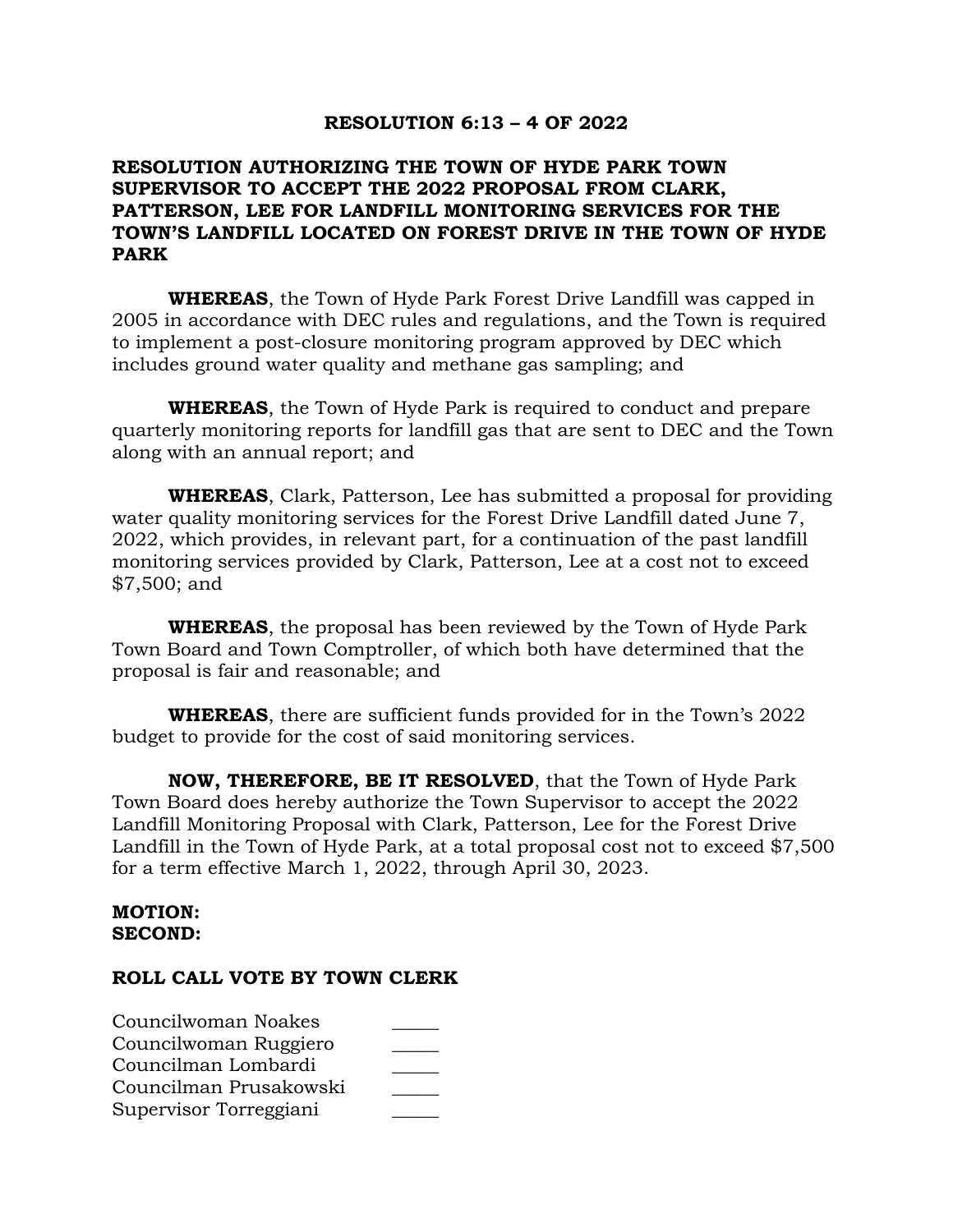#### **RESOLUTION 6:13 – 5 OF 2022**

### **RESOLUTION ACCEPTING PROPOSED LOCAL LAW AND SCHEDULING OF A PUBLIC HEARING FOR PROPOSED LOCAL LAW NO. A OF 2022 ENTITLED "LOCAL LAW NO. A OF 2022 TO REPEAL LOCAL LAW NO. 9 OF 2021"**

**WHEREAS**, the Town of Hyde Park Town Board has determined to repeal Local Law No. 9 of 2021 entitled "A Local Law Opting Out of Allowing Cannabis Retail Dispensaries as Authorized Under New York State Cannabis Law Article 4"; and

**WHEREAS**, the Town of Hyde Park Town Board has determined that it is in the best interest of the Town of Hyde Park to opt-in of on-site retail dispensaries within its jurisdiction; and

**WHEREAS**, the Town Attorney has drafted a proposed Local Law; and

**WHEREAS**, the Town Board has determined to move forward with the adoption of said proposed Local Law with full reservation of rights, as a legislative act of the Town Board; and

**WHEREAS**, the Town Board has determined that the proposed legislation repealing Local Law No. 9 of 2021 is a Type II Action under the New York State Environmental Quality Review Act ("SEQRA") and will not have a significant adverse effect on the environment; and

**WHEREAS**, the Town Board has determined that the proposed Local Law is acceptable for purposes of undertaking the local law adoption process and hearing from the public and other interested parties.

**NOW, THEREFORE, BE IT RESOLVED**, that the Town Board hereby accepts the said Local Law and schedules a public hearing on said Local Law for July 18, 2022, at 6:05 p.m.; and

**BE IT FURTHER RESOLVED**, that the Town Clerk is hereby directed to post and provide notice of the public hearing as required by law.

#### **MOTION: SECOND:**

| Councilwoman Noakes    |  |
|------------------------|--|
| Councilwoman Ruggiero  |  |
| Councilman Lombardi    |  |
| Councilman Prusakowski |  |
| Supervisor Torreggiani |  |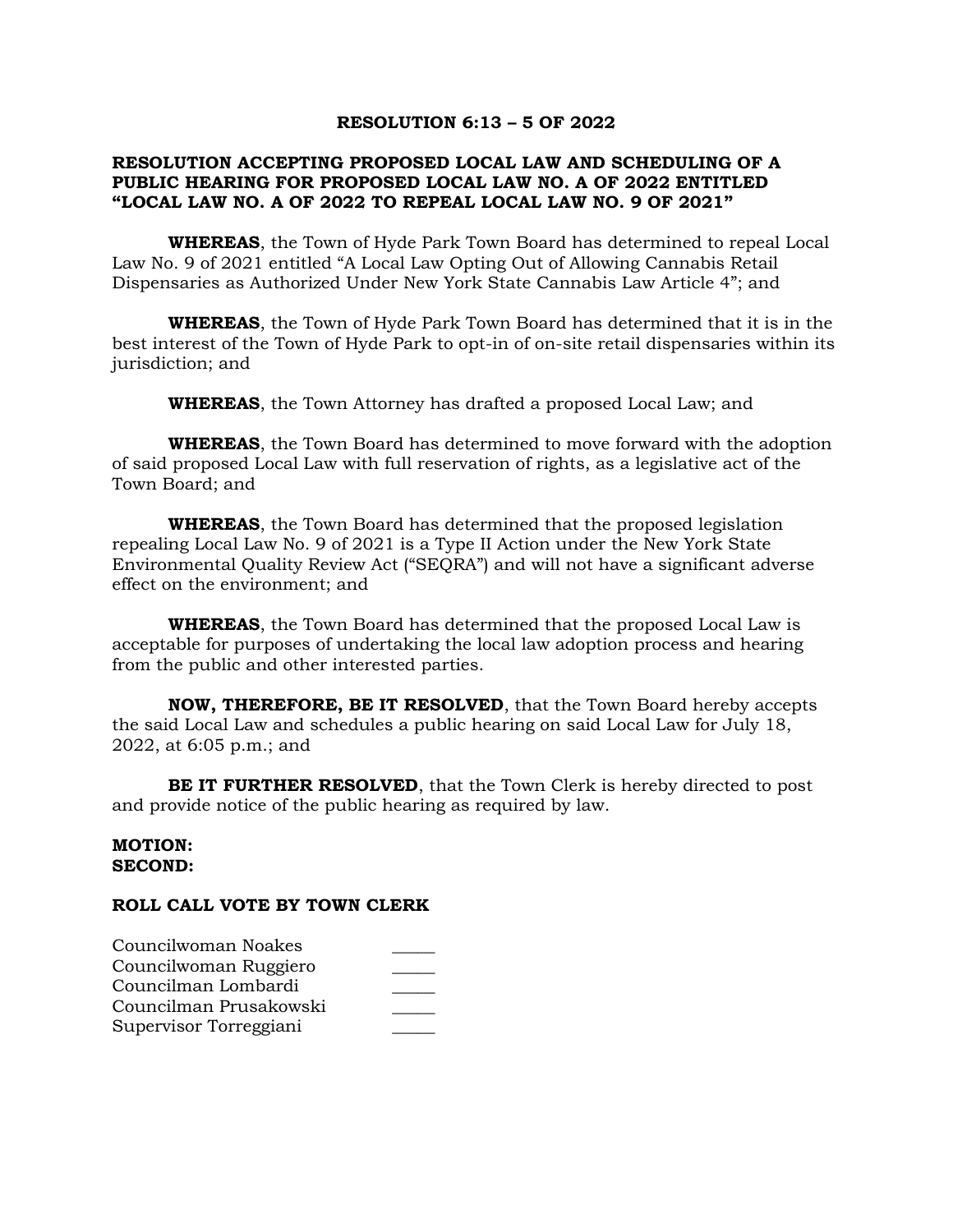# **TOWN OF HYDE PARK**

# **LOCAL LAW NO. A OF THE YEAR 2022**

## **A LOCAL LAW REPEALING LOCAL LAW NO. 9 OF 2021**

**BE IT ENACTED** by the Town Board of the Town of Hyde Park that Local Law No. 9 of the year 2021 entitled "A Local Law Opting Out of Allowing Cannabis Retail Dispensaries as Authorized Under New York State Cannabis Law Article 4" is hereby repealed as follows:

## **SECTION 1.**

## **LOCAL LAW NO. 9 OF THE YEAR 2021**

## **A LOCAL LAW OPTING OUT OF ALLOWING CANNABIS RETAIL DISPENSARIES AS AUTHORIZED UNDER NEW YORK STATE CANNABIS LAW ARTICLE 4**

**BE IT ENACTED** by the Town Board of the Town of Hyde Park as follows:

### **SECTION 1. LEGISLATIVE INTENT.**

It is the intent of this local law to opt out of allowing cannabis retail dispensaries in the Town of Hyde Park that would otherwise be allowed under New York State Cannabis Law Article 4.

## **SECTION 2. AUTHORITY.**

This local law is adopted pursuant to Cannabis Law §131 which expressly authorizes the Town Board to adopt a local law requesting the Cannabis Control Board to prohibit the establishment of cannabis retail dispensary licenses within the jurisdiction of the Town and is subject to a permissive referendum, the procedure of which is governed by Municipal Home Rule §24.

## **SECTION 3. LOCAL OPT-OUT.**

The Town Board of the Town of Hyde Park hereby opts out of allowing cannabis retail dispensaries from being established and operated within the Town's jurisdiction.

## **SECTION 4. SEVERABILITY.**

If any clause, sentence, paragraph, subdivision, or part of this Local Law or the application thereof to any person, firm or corporation, or circumstances,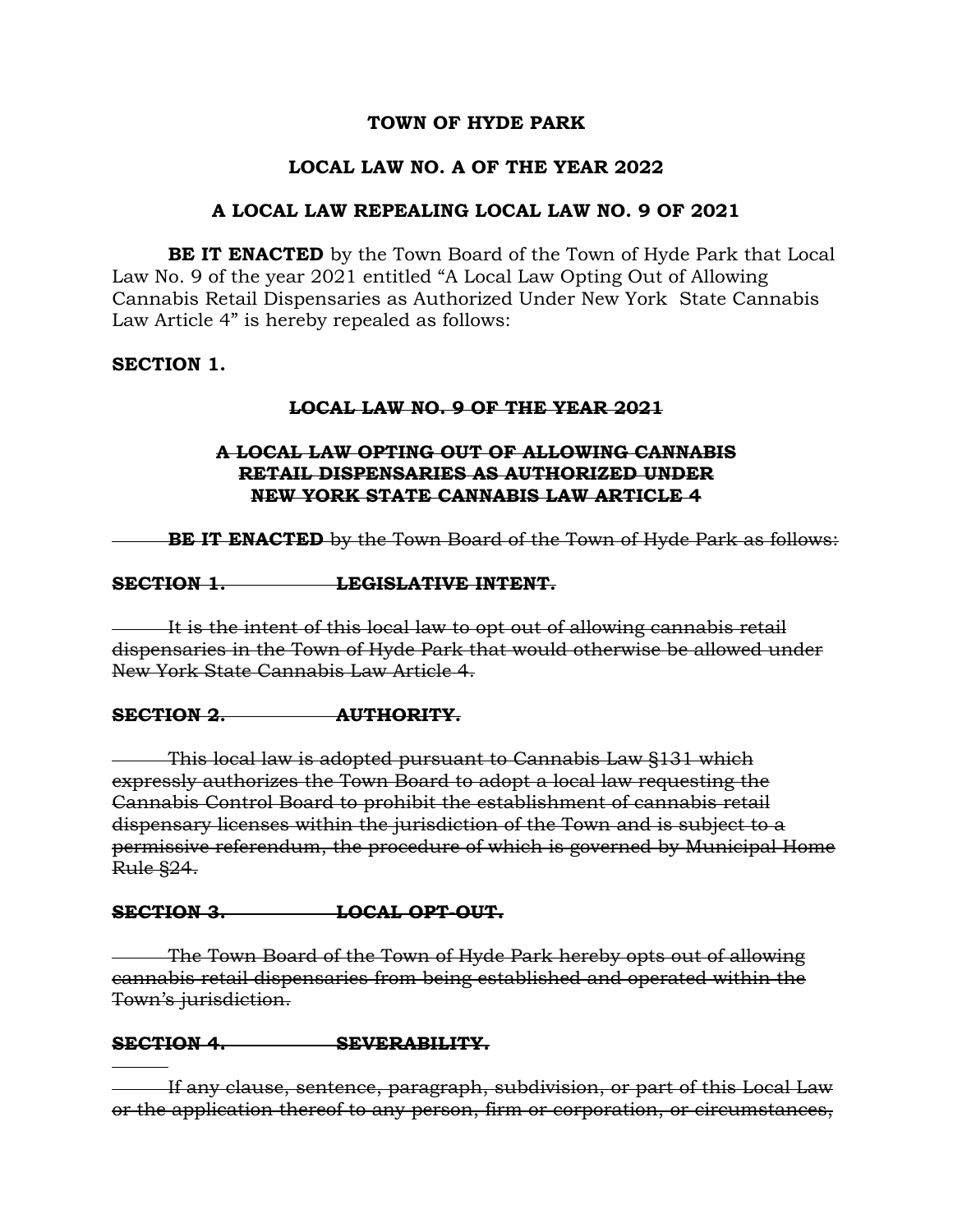shall be adjusted by any court of competent jurisdiction to be invalid or unconstitutional, such order or judgment shall not affect, impair, or invalidate the remainder thereof, but shall be confined in its operation to the clause, sentence, paragraph, subdivision, or part of this Local Law or in its application to the person, individual, firm or corporation or circumstance, directly involved in the controversy in which such judgment or order shall be rendered.

# **SECTION 5. PERMISSIVE REFERENDUM/ REFERENDUM ON PETITION.**

This Local Law is subject to a referendum on petition in accordance with Cannabis Law §131 and the procedure outlined in Municipal Home Rule Law §24. If a referendum is required, it shall be conducted by special election.

# **SECTION 6. EFFECTIVE DATE.**

This local law shall take effect immediately upon filing with the State Secretary of State.

# **SECTION 2. EFFECTIVE DATE.**

This Local Law shall take effect immediately upon filing with the Secretary of State.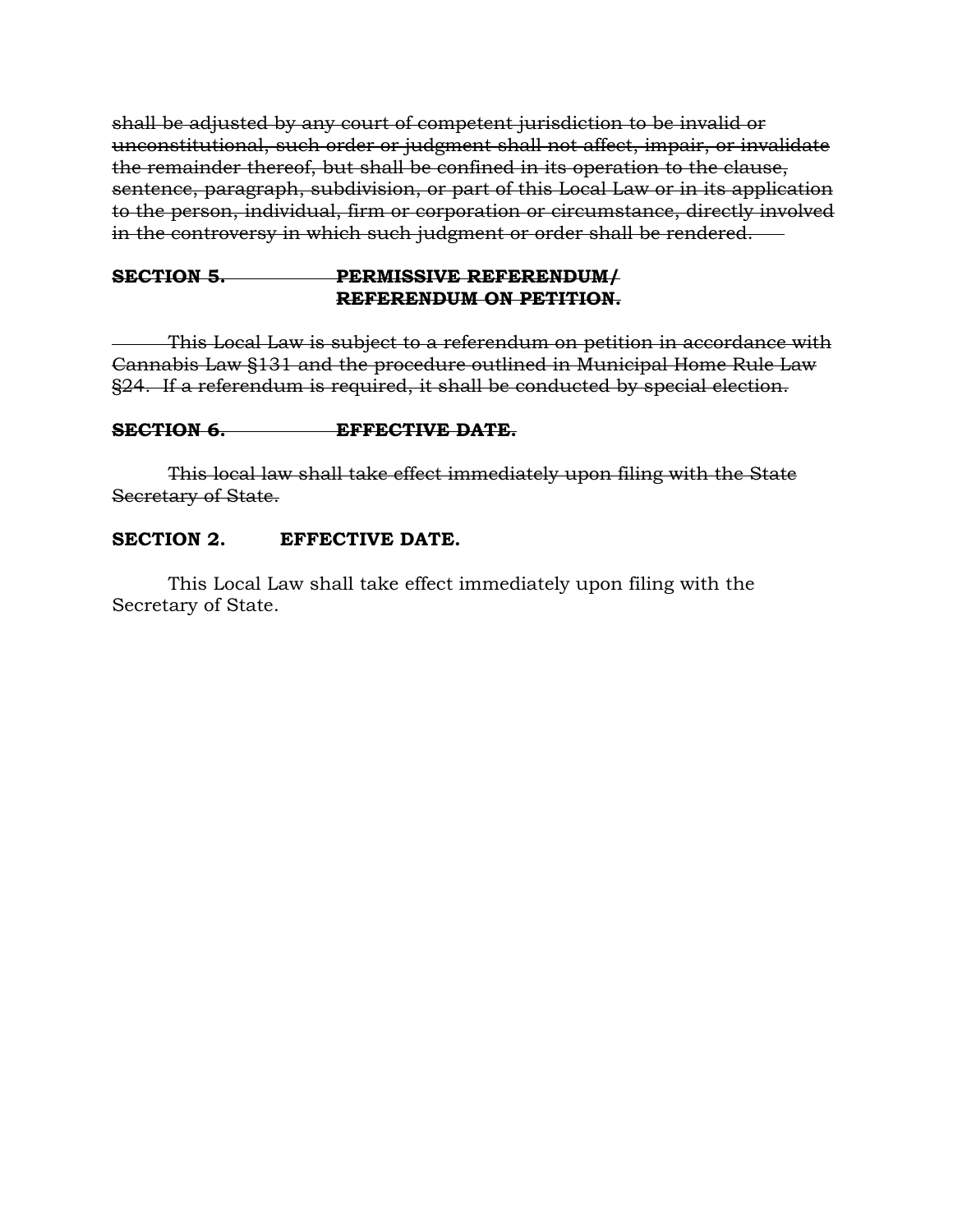## **RESOLUTION 6:13 - 6 OF 2022**

# **RESOLUTION AUTHORIZING THE TOWN OF HYDE PARK TOWN SUPERVISOR TO EXECUTE A MODIFICATION AND EXTENSION AGREEMENT WITH PANICHI HOLDING CORPORATION D/B/A ROYAL CARTING SERVICE COMPANY FOR RUBBISH REMOVAL SERVICES FOR THE TOWN OF HYDE PARK**

**WHEREAS**, the Town of Hyde Park has negotiated an Agreement with Panichi Holding Corporation d/b/a Royal Carting Service Company to provide certain rubbish removal services for the Town; and

**WHEREAS**, the updated fee schedule for recyclables, trash, and bulk trash pick-up is available by contacting Royal Carting directly; and

**WHEREAS**, the Town and Royal Carting entered into an Agreement dated February 23, 2010, whereby Royal Carting provides certain rubbish removal services for the Town; and

**WHEREAS**, the Agreement was extended and modified pursuant to a 2015 Modification and Extension Agreement; and

**WHEREAS**, Royal Carting wishes to further extend, and modify, the Agreement through 2024 with certain modifications set forth in a letter with attachments dated June 9, 2022; and

**WHEREAS**, the Comptroller and the Town Board have reviewed the proposed modifications, and, for various reasons, have determined that the same are acceptable to the Town.

**NOW, THEREFORE, BE IT RESOLVED**, that the Town of Hyde Park Town Board does hereby authorize the Town Supervisor to execute a Modification and Extension Agreement with Panichi Holding Corporation D/B/A Royal Carting, in the same form as prior agreements, subject to the changes set forth in the June 13, 2022, letter from Royal Carting.

### **MOTION: SECOND:**

| Councilwoman Noakes    |  |
|------------------------|--|
| Councilwoman Ruggiero  |  |
| Councilman Lombardi    |  |
| Councilman Prusakowski |  |
| Supervisor Torreggiani |  |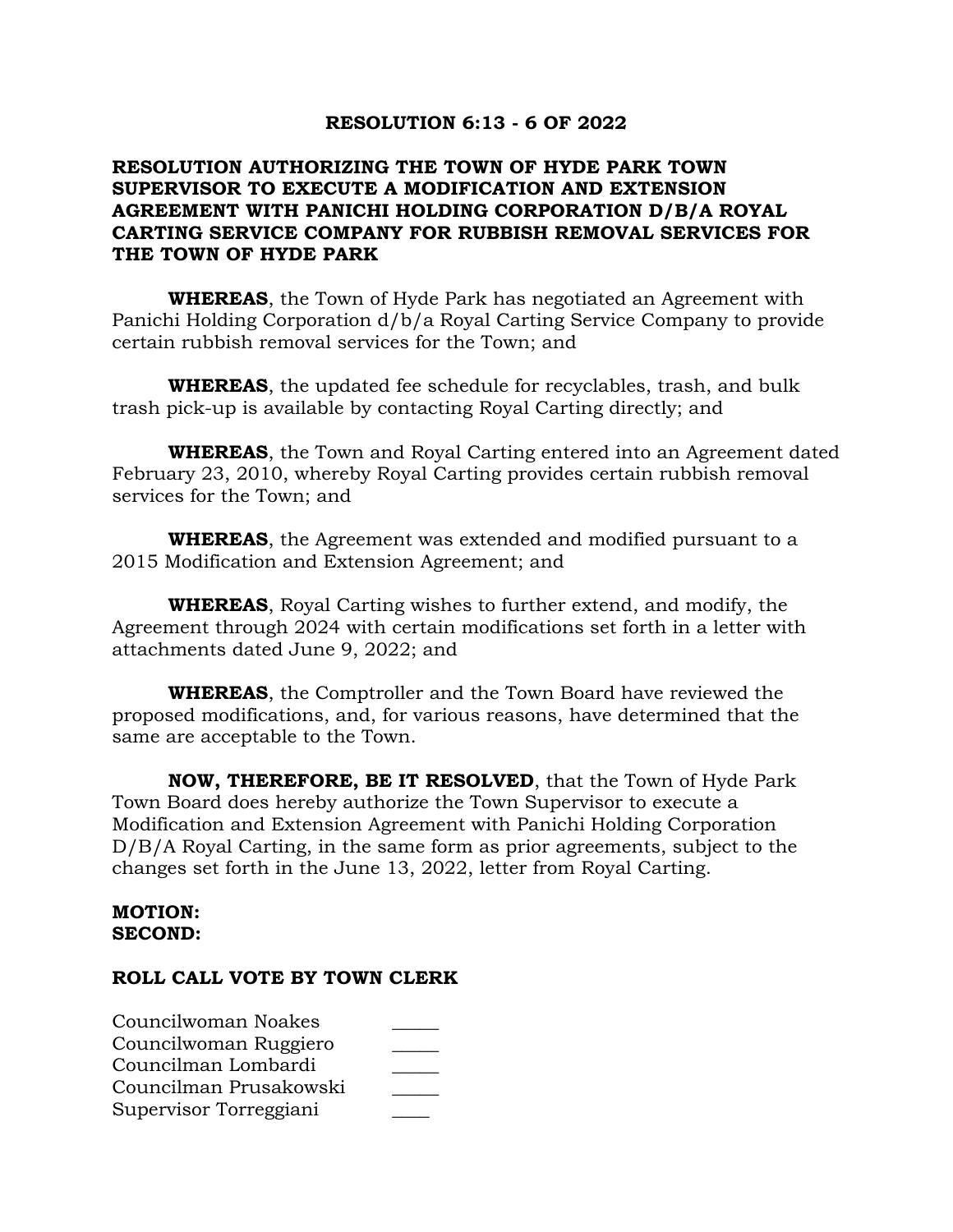## **RESOLUTION 6:13 – 7 OF 2022**

# **RESOLUTION APPROVING THE 2022 SCHEDULE FOR THE TOWN OF HYDE PARK TOWN BOARD MEETINGS FOR JULY TO DECEMBER OF 2022**

**BE IT RESOLVED**, that meetings of the Hyde Park Town Board will take place throughout the year usually twice a month on Mondays or Tuesdays at 6:00 p.m. in accordance with the bi-annual schedule filed with the Town Clerk and posted on the Town's Website and on the Town's Notice Board in the Main Meeting Room of the Town Hall, at 4383 Albany Post Road, Hyde Park, New York; and

**BE IT FURTHER RESOLVED**, that Town business may be conducted by the Town Board at any workshop or regular business meeting; and

**BE IT FURTHER RESOLVED**, that the Town Board reserves the right to cancel any meeting in any month or schedule a special meeting of the Board and any such cancellation and such scheduling shall be advertised by posting the announcement on the front and rear door entrances of Town Hall, and on the Town Notice Board in the main meeting room of the Town Hall, with posting to the Town's official website and notification in the Town's official newspaper.

## **The 2022 Bi-Annual Scheduled Town Board Meetings**

#### **JULY TO DECEMBER**

 **Monday, July 18th Monday, August 15th** 

 **Monday, September 12th Monday, October 3rd** 

 **Tuesday, November 1st & Monday, November 14th** 

 **Monday, December 12th** 

### **MOTION: SECOND:**

| Councilwoman Noakes    |  |
|------------------------|--|
| Councilwoman Ruggiero  |  |
| Councilman Lombardi    |  |
| Councilman Prusakowski |  |
| Supervisor Torreggiani |  |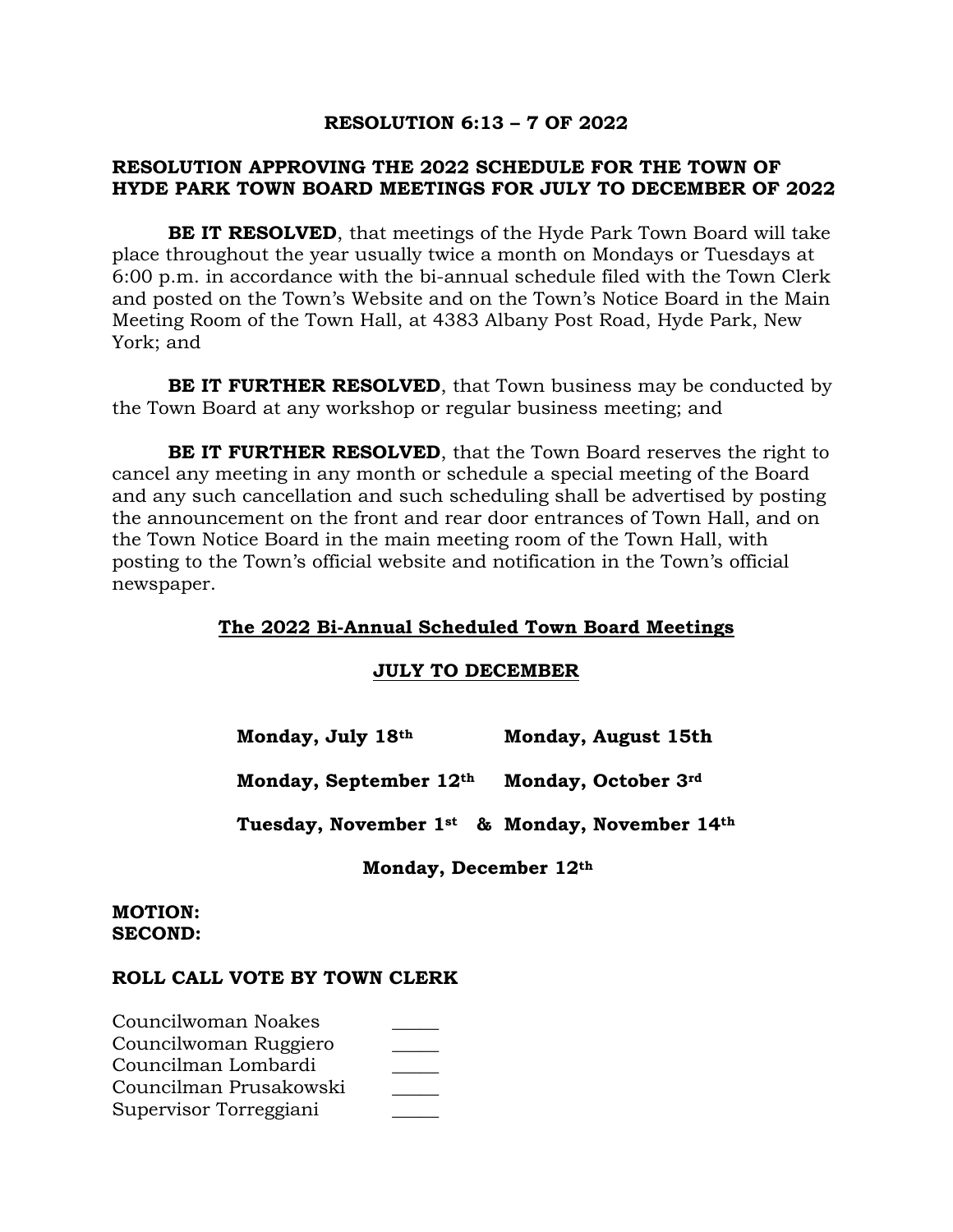### **RESOLUTION 6:13 - 8 OF 2022**

# **RESOLUTION AUTHORIZING THE TOWN OF HYDE PARK TOWN BOARD TO APPROVE THE CHANGES IN PRICING FOR BURIAL SERVICES FOR THE UNION CEMETERY OF HYDE PARK**

**WHEREAS**, the Town of Hyde Park took possession of Union Cemetery by Resolution 3:21 – 18 of 2022 because the existing board of trustees intended to dissolve and abandon all interests in and control of Union Cemetery upon the resignation of the remaining board members; and

**WHEREAS**, the board of trustees had requested that the Town of Hyde Park take over the ownership, control, and operations of Union Cemetery; and

**WHEREAS**, pursuant to Town Law section 291, a town shall take over any cemetery previously or currently owned by a cemetery corporation that becomes abandoned; and

**WHEREAS**, since Union Cemetery is considered an active public burial ground servicing the Town of Hyde Park and greater Hudson Valley Region burial services still needed to be provided to the public once the Town was the rightful owner of said cemetery; and

**WHEREAS**, upon assuming the responsibility of Union Cemetery, one of the main undertakings was to review the current price list that was previously being used for burial services; and

**WHEREAS**, upon review by the Town Comptroller and Administrator of the cemetery and based on comparison of the current price list with the price list of other existing active cemeteries as well as having said list reviewed by local funeral homes, it was found that the current price list for burial services was below average based on the comparisons done and the information provided; and

**WHEREAS**, the Town Comptroller and Town Supervisor are in agreement that said pricing should be amended to bring it current to help offset the expenses incurred by the Town for the maintenance and upkeep of said cemetery.

**NOW, THEREFORE, BE IT RESOLVED**, that the Town of Hyde Park Town Board does hereby authorize the Town Comptroller to amend the previous price list for the Union Cemetery to bring it current as compared to other cemeteries within the Hudson Valley; and

**BE IT FURTHER RESOLVED**, that the Town Board does also hereby grant the Town Comptroller the ability to periodically review and amend said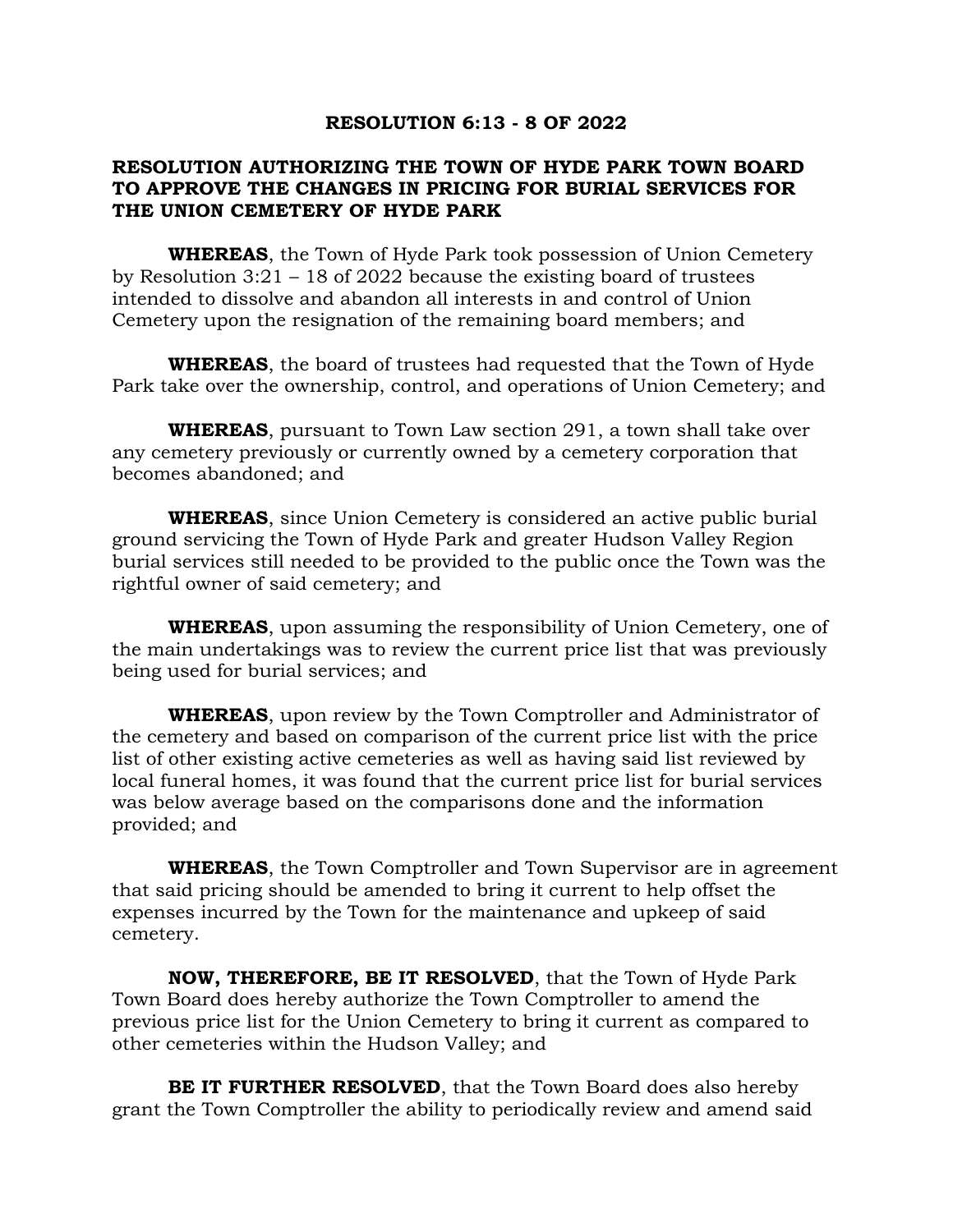price list for the Union Cemetery of Hyde Park based upon his comparisons and recommendations to keep it current moving forward.

# **MOTION: SECOND:**

| Councilwoman Noakes    |  |
|------------------------|--|
| Councilwoman Ruggiero  |  |
| Councilman Lombardi    |  |
| Councilman Prusakowski |  |
| Supervisor Torreggiani |  |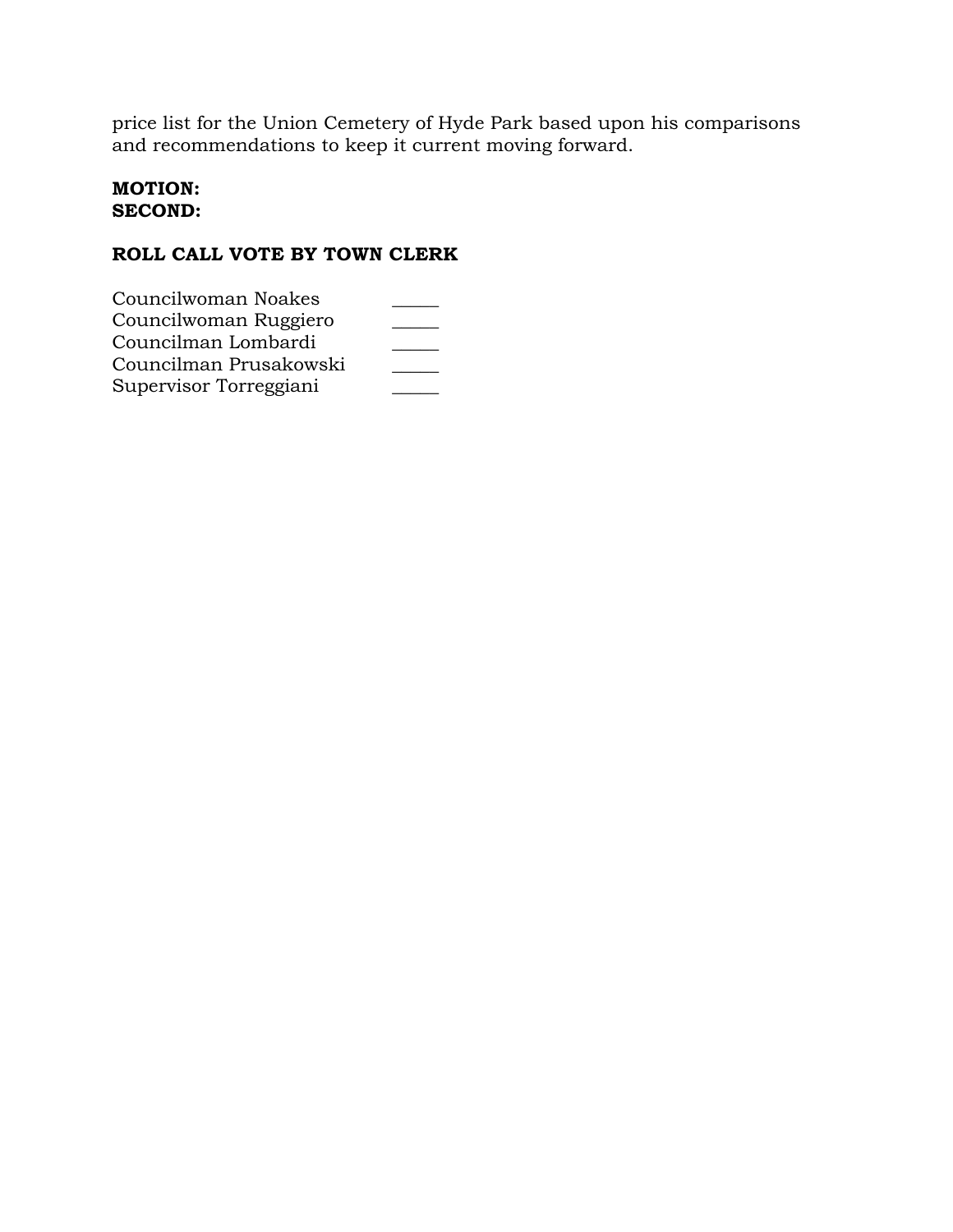### **RESOLUTION 6:13 - 9 OF 2022**

# **RESOLUTION AUTHORIZING THE TOWN OF HYDE PARK TOWN SUPERVISOR TO ACCEPT AND EXECUTE AN AGREEMENT FOR CONSULTING SERVICES FROM VISIONS HUMAN RESOURCE SERVICES, LLC TO PROVIDE A COMPLIANCE AUDIT OF THE CURRENT HUMAN RESOURCE POLICIES, FORMS, PROCEDURES, AND BENEFITS FOR THE TOWN OF HYDE PARK HUMAN RESOURCES DEPARTMENT**

**WHEREAS**, the Town of Hyde Park ("Town") requires the services of a Human Resource ("HR") Consultant to provide the following:

- 1. An on-site comprehensive audit of HR policies, procedures, and forms
- 2. Review of processes related to Management, Hiring, New Employee Onboarding, Wage & Hour, Benefits, Employee Relations, Discrimination & Employee Rights, Safety &Workers' Comp and Employee Separation.
- 3. I-9 Audit
- 4. HR Audit Report & Action Plan; and

**WHEREAS**, Visions Human Resource Services, LLC, ("HR Consultant") offers a full spectrum of Human Resource consulting services, encompassing the entire employee life cycle and all organizational HR functions; and

**WHEREAS**, the HR Consultant has submitted a proposed Agreement and Statement of Work, effective June 13, 2022, for said services that has been reviewed by, and is acceptable to, the Town Supervisor and Town Comptroller.

**NOW, THEREFORE, BE IT RESOLVED**, that the Town of Hyde Park Town Board does hereby authorize the Town Supervisor to approve and sign the Agreement and Statement of Work that was provided by Visions Human Resource Services, LLC.

#### **MOTION: SECOND:**

| Councilwoman Noakes    |  |
|------------------------|--|
| Councilwoman Ruggiero  |  |
| Councilman Lombardi    |  |
| Councilman Prusakowski |  |
| Supervisor Torreggiani |  |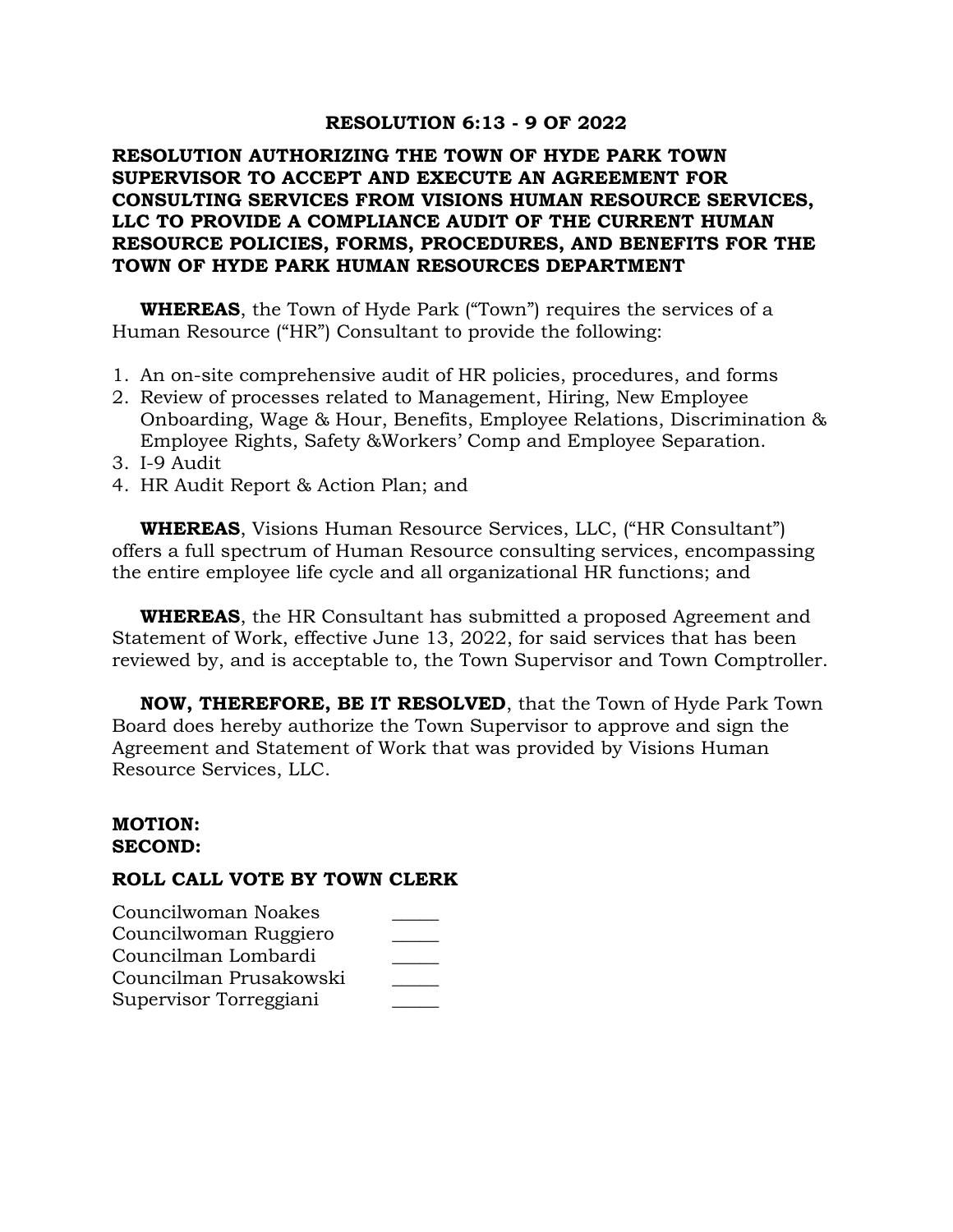# **RESOLUTION 6:13 - 10 OF 2022**

# **RESOLUTION AUTHORIZING THE TOWN OF HYDE PARK TOWN BOARD TO APPOINT EVE SMITH AS THE LEGISLATIVE AIDE FOR THE TOWN OF HYDE PARK TOWN SUPERVISOR**

**WHEREAS**, there currently exists a vacancy for a Legislative Aide in the Town Supervisor's Office; and

**WHEREAS**, the Town Supervisor would like to fill said position as he feels it is necessary to have the added administrative support in the office; and

 **WHEREAS**, the position was advertised, interviews were held, and it was determined that Eve Smith was the best candidate to fill said position.

**NOW THEREFORE, BE IT RESOLVED**, that the Town of Hyde Park Town Board does hereby appoint Eve Smith to said hourly position of Legislative Aide for the Town Supervisor effective Tuesday, June 14, 2022, at a rate of \$25.00 per hour; and

**BE IT FURTHER RESOLVED**, that Ms. Smith's benefits, and all other terms and conditions of employment shall be subject to the Town of Hyde Park Employee Handbook.

### **MOTION: SECOND:**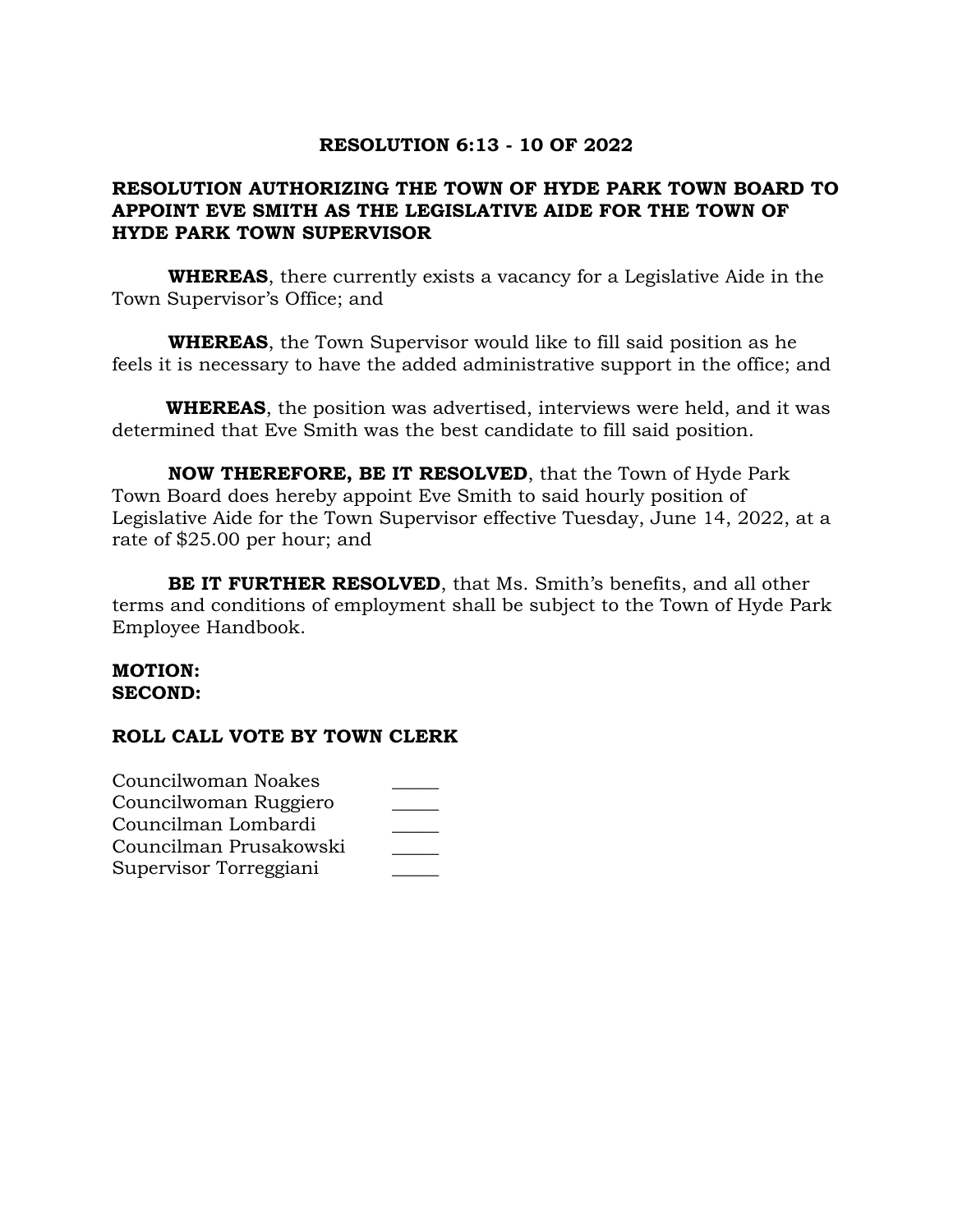# **RESOLUTION 6:13 - 11 OF 2022**

# **RESOLUTION AUTHORIZING THE TOWN OF HYDE PARK TOWN BOARD TO APPOINT DAVID MOEHRKE AS A PART TIME DEPUTY ZONING ADMINISTRATOR FOR THE TOWN OF HYDE PARK ZONING DEPARTMENT**

**WHEREAS**, there currently exists a vacancy for a part time Deputy Zoning Administrator in the Zoning Administrator's Office that has been vacant since 2010; and

**WHEREAS**, the Town Supervisor would like to fill said position as he feels it is necessary to have the added zoning enforcement support for the Town's current Zoning Administrator; and

 **WHEREAS**, the position was advertised, interviews were held, and it was determined that David Moehrke was the best candidate to fill said position.

**NOW THEREFORE, BE IT RESOLVED**, that the Town of Hyde Park Town Board does hereby appoint David Moehrke to said part time position of Deputy Zoning Administrator for the Town of Hyde Park Zoning Department effective Tuesday, July 5, 2022, at a rate of \$26.00 per hour; and

**BE IT FURTHER RESOLVED**, that Mr. Moehrke's benefits, and all other terms and conditions of employment shall be subject to the Town of Hyde Park Employee Handbook.

### **MOTION: SECOND:**

| Councilwoman Noakes    |  |
|------------------------|--|
| Councilwoman Ruggiero  |  |
| Councilman Lombardi    |  |
| Councilman Prusakowski |  |
| Supervisor Torreggiani |  |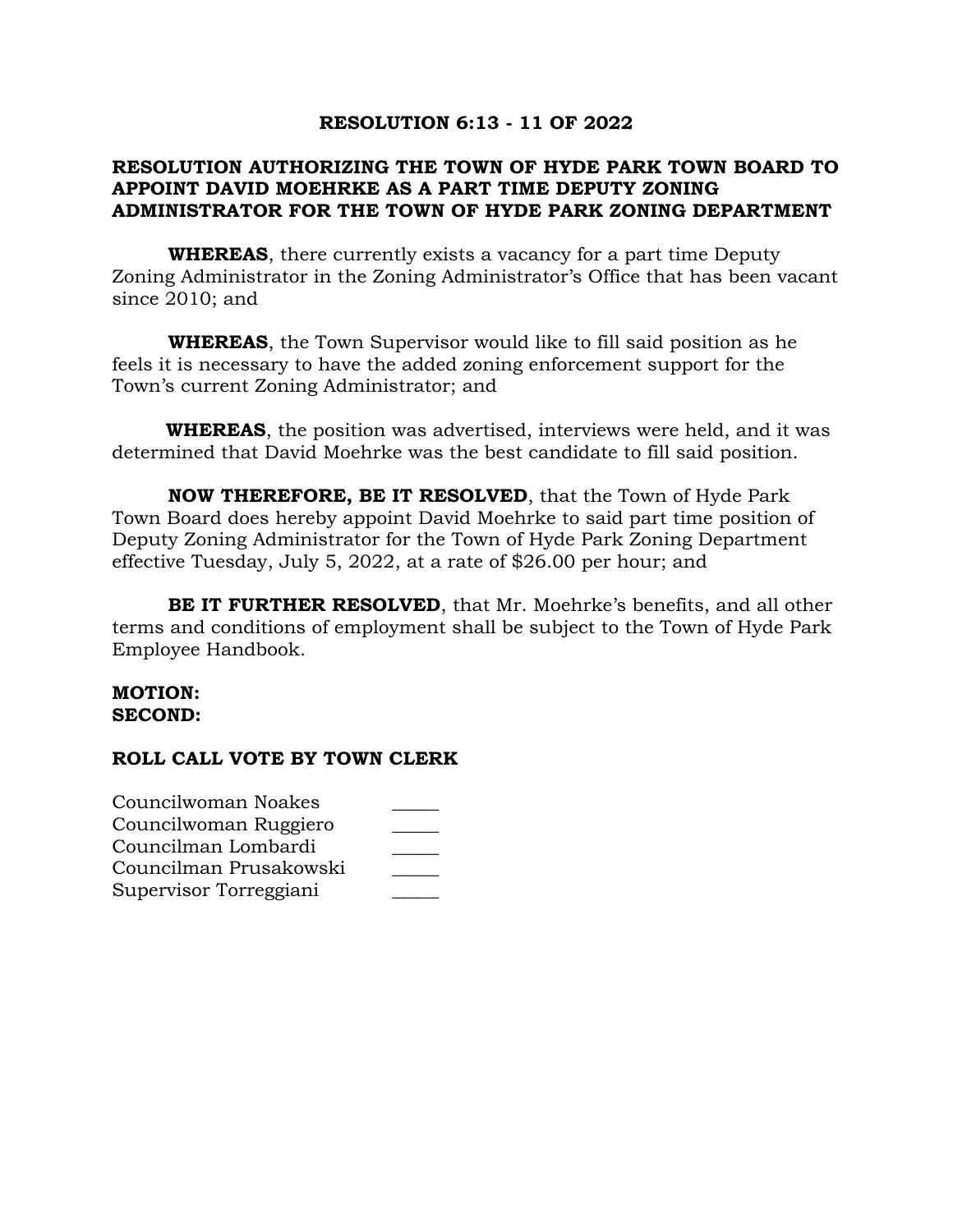## **RESOLUTION 6:13 – 12 OF 2022**

**RESOLUTION AUTHORIZING THE TOWN OF HYDE PARK TOWN BOARD TO AMEND RESOLUTION 5:9 – 5 OF 2022 RESOLUTION AUTHORIZING THE TOWN OF HYDE PARK TOWN BOARD TO APPOINT PART-TIME POLICE OFFICER JONAH TOWNE TO THE POSITION OF FULL-TIME POLICE OFFICER FOR THE TOWN OF HYDE PARK POLICE DEPARTMENT TO ACKNOWLEDGE HIS RESIGNATION AS A PART TIME POLICE OFFICER IN ORDER TO EFFECTUATE HIS APPOINTMENT AS A FULL-TIME POLICE OFFICER FOR THE TOWN OF HYDE PARK POLICE DEPARTMENT**

**WHEREAS**, by Resolution 5:9 – 5 of 2022 the Town of Hyde Park Town Board appointed Part-Time Police Officer Jonah Towne to the position of Full-Time Police Officer; and

**WHEREAS**, Jonah Towne's resignation as a Part-Time Police Officer was not acknowledged at the time of his appointment as Full-Time Police Officer for the Town of Hyde Park Police Department.

**NOW THEREFORE BE IT RESOLVED**, that the Town of Hyde Park Town Board does hereby amend Resolution 5:9 – 5 of 2022 "Authorizing the Town of Hyde Park Town Board to Appoint Part-Time Police Officer Jonah Towne to the Position of Full-Time Police Officer for the Town of Hyde Park Police Department"; and

**BE IT FURTHER RESOLVED**, that the Town of Hyde Park Town Board does also hereby recognize Jonah Towne's resignation as a "Part-Time Police Officer" in order to effectuate said appointment as a "Full-Time Police Officer" for the Town of Hyde Park Police Department.

### **MOTION: SECOND:**

| Councilwoman Noakes    |  |
|------------------------|--|
| Councilwoman Ruggiero  |  |
| Councilman Lombardi    |  |
| Councilman Prusakowski |  |
| Supervisor Torreggiani |  |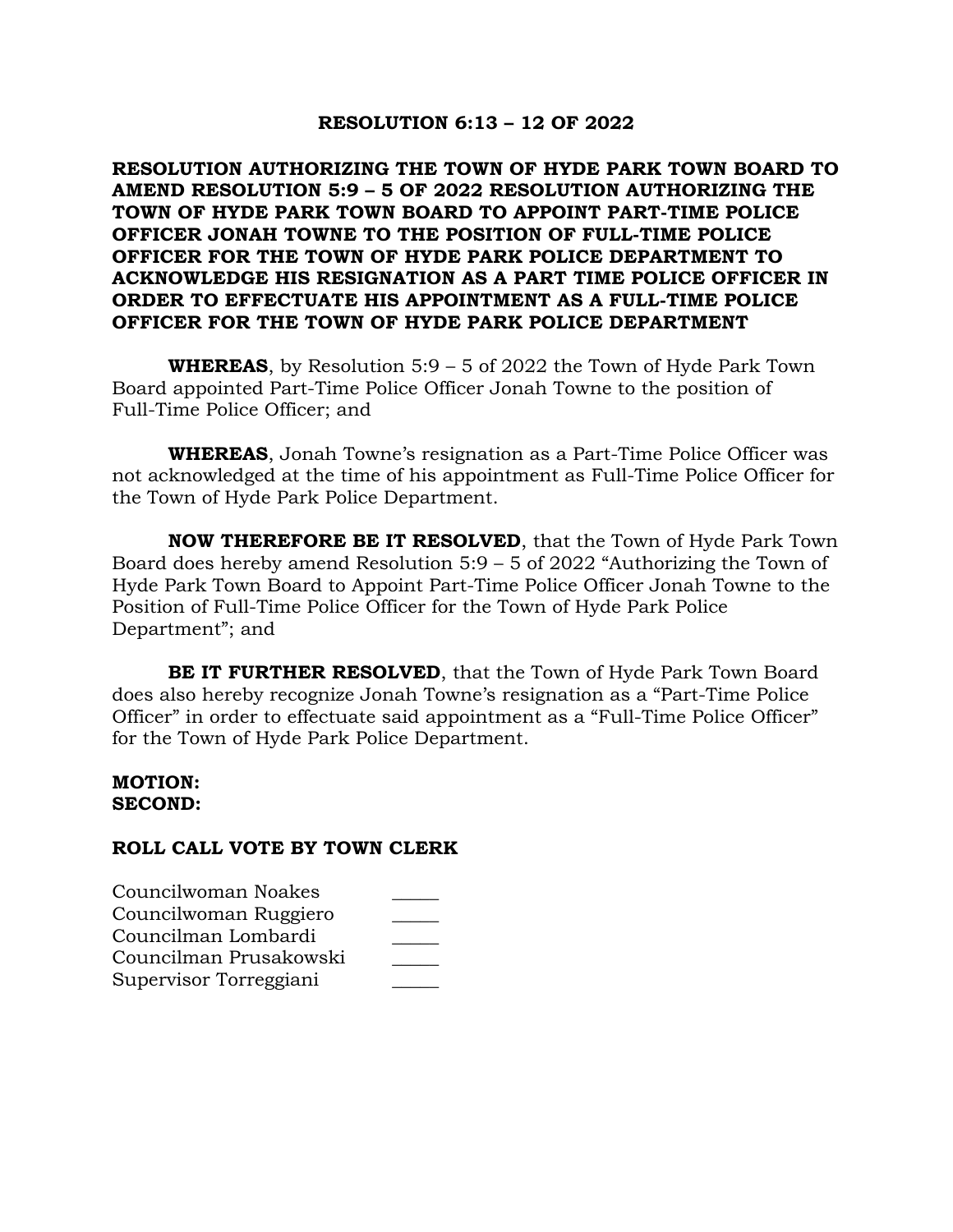# **RESOLUTION 6:13 – 13 OF 2022**

# **RESOLUTION AUTHORIZING THE TOWN OF HYDE PARK TOWN BOARD TO APPROVE TOWN OWNED SURPLUS POLICE VEHICLES TO BE SOLD AT PUBLIC AUCTION VIA ABSOLUTE AUCTION & REALTY, LLC**

**WHEREAS**, the Town of Hyde Park owns a 2015 Ford Interceptor UTL, Vehicle Identification Number 1FM5K8AR0FGA88622, and a 2017 Ford Interceptor UTL Vehicle Identification Number 1FM5K8AR4HGC78586 as part of their current Town of Hyde Park Police Fleet; and

**WHEREAS**, both vehicles are no longer needed for the police department since they have outlived their useful life; and

**WHEREAS**, the Police Chief has recommended that these vehicles should be sold at public auction via Absolute Auction & Realty, LLC.

**NOW, THEREFORE, BE IT RESOLVED**, that the Town of Hyde Park Town Board does hereby determine that the above noted vehicles have no further use to the Town and are either surplus property, obsolete, or nonfunctional; and

**BE IT FURTHER RESOLVED**, that the Town of Hyde Park Town Board does also hereby direct the Town Comptroller and Police Chief to auction said vehicles at a public auction held by Absolute Auction & Realty, LLC; and

**BE IT FURTHER RESOLVED**, that said surplus vehicles shall be sold in **AS IS CONDITION** without any warranty as to condition; and

**BE IT FURTHER RESOLVED**, that the proceeds from the sale of the vehicles shall be first used to pay any debt service that is outstanding for said vehicles, if any, and any balance that remains shall be paid back into the Police Department's budget fund.

#### **MOTION: SECOND:**

| Councilwoman Noakes    |  |
|------------------------|--|
| Councilwoman Ruggiero  |  |
| Councilman Lombardi    |  |
| Councilman Prusakowski |  |
| Supervisor Torreggiani |  |
|                        |  |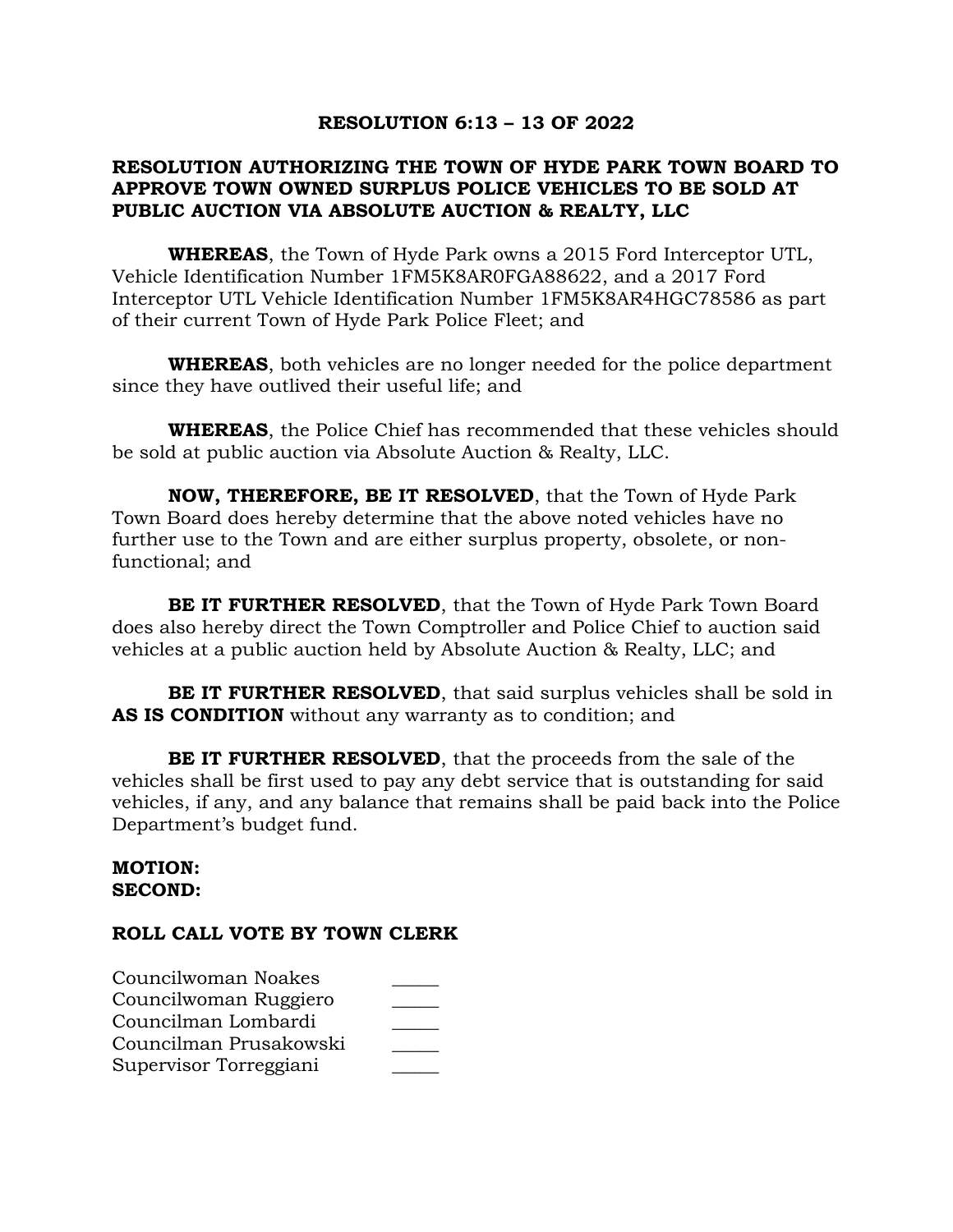# **RESOLUTION 6:13 – 14 OF 2022**

# **RESOLUTION AUTHORIZING THE TOWN OF HYDE PARK TOWN SUPERVISOR TO EXECUTE A RENEWAL OF THE INTERMUNICIPAL AGREEMENT WITH THE HYDE PARK CENTRAL SCHOOL DISTRICT TO COOPERATIVELY FUND A SCHOOL RESOURCE OFFICER PROGRAM FROM JULY 6, 2022, TO JULY 5, 2024, AT THE HAVILAND MIDDLE SCHOOL AND THE FRANKLIN DELANO ROOSEVELT HIGH SCHOOL IN THE HYDE PARK CENTRAL SCHOOL DISTRICT**

**WHEREAS**, the Town of Hyde Park had negotiated an Intermunicipal Agreement with the Hyde Park Central School District to provide two full-time School Resource Officers ("SRO's") to the Hyde Park Central School District, one at Haviland Middle School and one at FDR High School; and

**WHEREAS**, the Hyde Park Central School District wishes to continue to have these two full-time School Resource Officers ("SRO's") for the district; and

**WHEREAS**, the Hyde Park Central School District is in agreement with the terms as written.

**NOW, THEREFORE**, **BE IT RESOLVED**, that the Town of Hyde Park Town Board does hereby authorize the Town Supervisor to execute the renewal of the Intermunicipal Agreement between the Town of Hyde Park and the Hyde Park Central School District for two full-time School Resource Officers ("SRO's") from July 6, 2022, to July 5, 2024, at Haviland Middle School and FDR High School in the Hyde Park Central School District.

## **MOTION: SECOND:**

| Councilwoman Noakes    |  |
|------------------------|--|
| Councilwoman Ruggiero  |  |
| Councilman Lombardi    |  |
| Councilman Prusakowski |  |
| Supervisor Torreggiani |  |
|                        |  |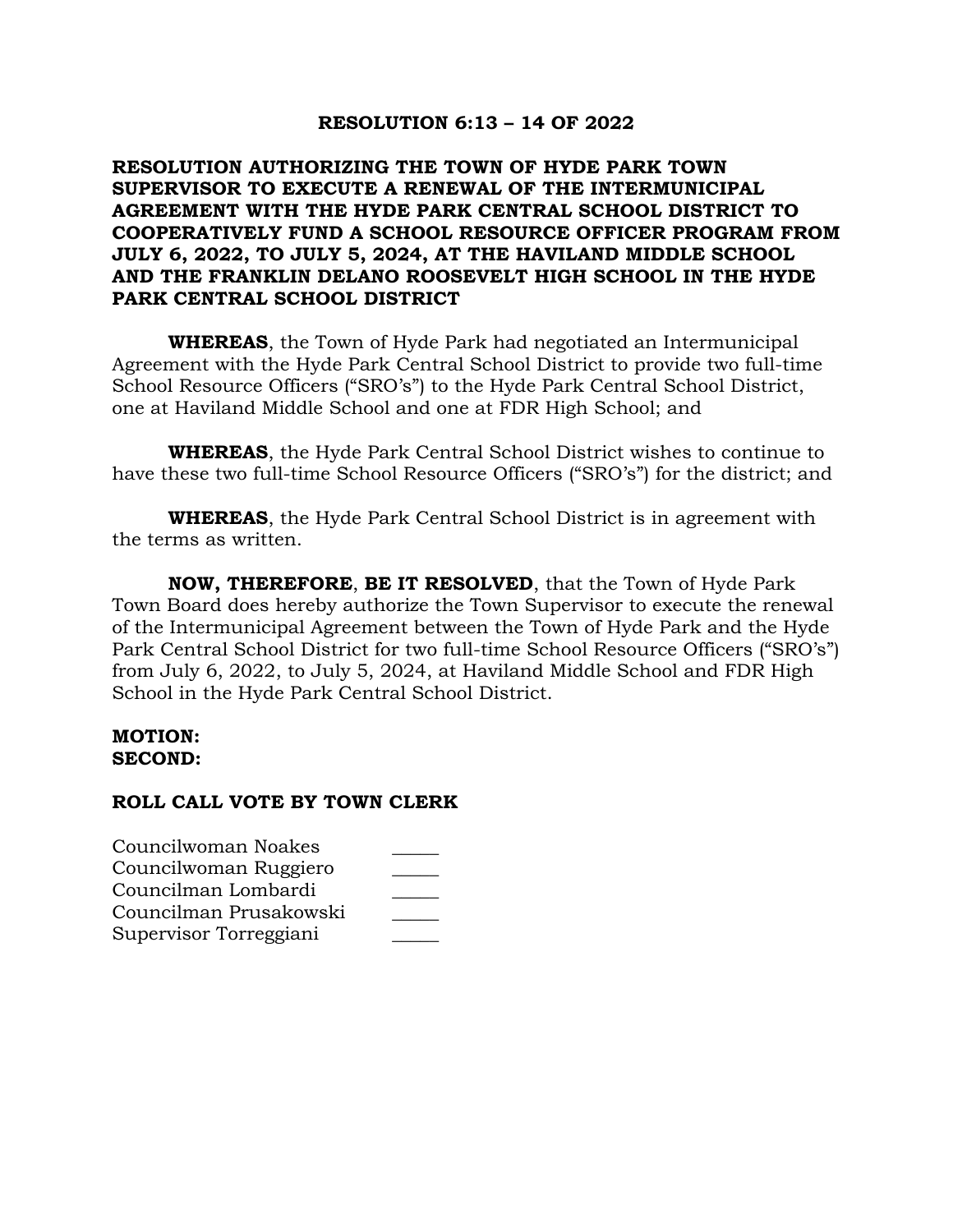# **RESOLUTION 6:13 – 15 OF 2022**

# **RESOLUTION AUTHORIZING THE TOWN OF HYDE PARK TOWN SUPERVISOR TO EXECUTE A RENEWAL OF THE INTERMUNICIPAL AGREEMENT WITH THE HYDE PARK CENTRAL SCHOOL DISTRICT AND THE TOWN OF HYDE PARK FOR THE PRESENCE OF POLICE OFFICERS AT HYDE PARK CENTRAL SCHOOL DISTRICT EVENTS FOR THE 2022 – 2023 SCHOOL YEAR**

**WHEREAS**, the Town of Hyde Park had negotiated an Intermunicipal Agreement with the Hyde Park Central School District to provide police coverage at school events; and

**WHEREAS**, the Hyde Park Central School District wishes to continue to have police coverage at their school events for the 2022-2023 school year; and

**WHEREAS**, the Hyde Park Central School District is in agreement with the terms as written.

**NOW, THEREFORE**, **BE IT RESOLVED**, that the Town of Hyde Park Town Board does hereby authorize the Town Supervisor to execute the renewal of the Intermunicipal Agreement between the Town of Hyde Park and the Hyde Park Central School District for the presence of Police Officers at Hyde Park School District events for the 2022 – 2023 school year.

### **MOTION: SECOND:**

| Councilwoman Noakes    |  |
|------------------------|--|
| Councilwoman Ruggiero  |  |
| Councilman Lombardi    |  |
| Councilman Prusakowski |  |
| Supervisor Torreggiani |  |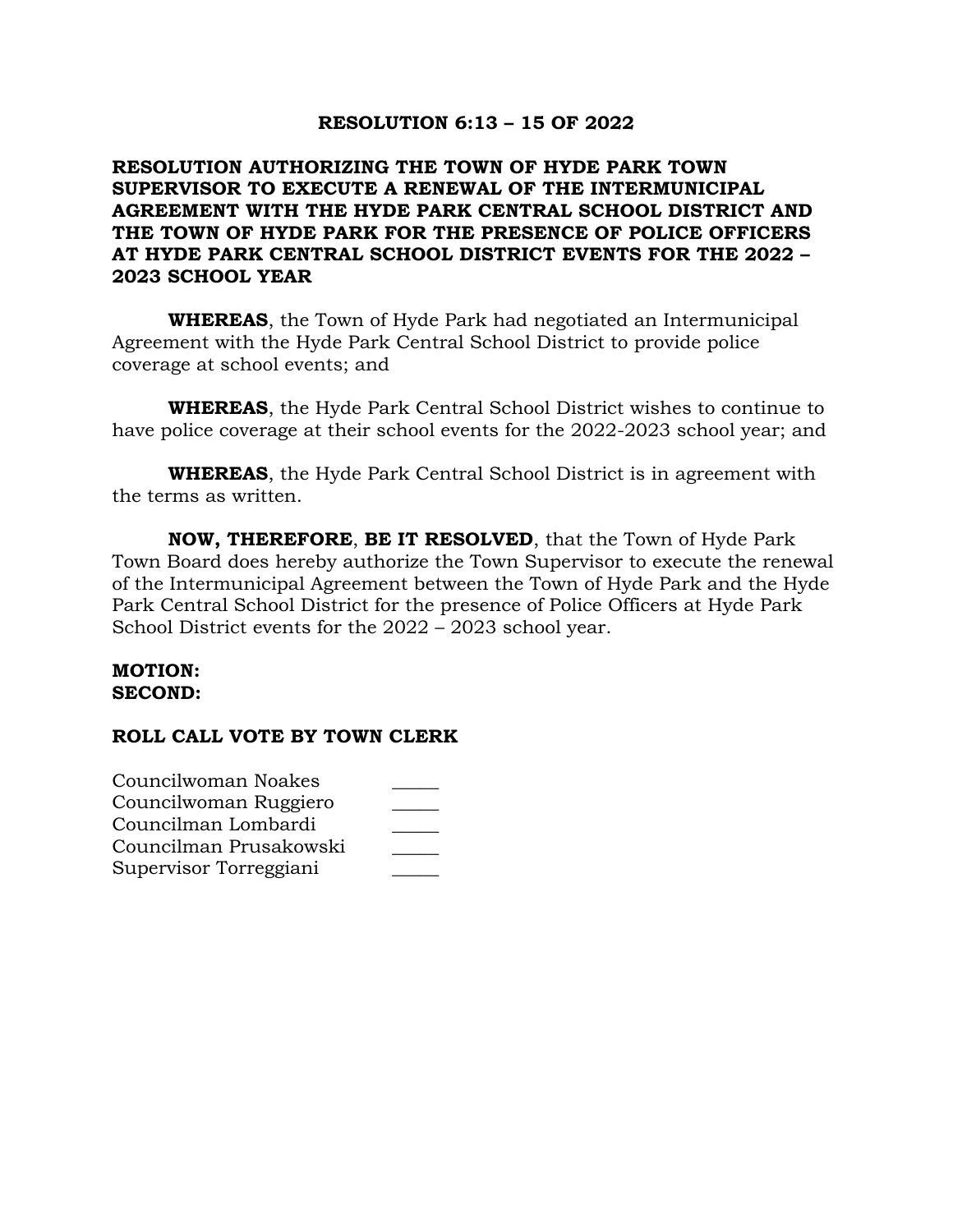# **RESOLUTION 6:13 - 16 OF 2022**

# **TOWN OF HYDE PARK TOWN BOARD TO AMEND RESOLUTION 5:23 – 4 OF 2022 STANDARD WORKDAY AND REPORTING RESOLUTION FOR 2022 AS REQUIRED BY THE NEW YORK STATE COMPTROLLER IN ACCORDANCE WITH THE NEW YORK STATE RETIREMENT SYSTEM REQUIREMENTS**

**BE IT RESOLVED**, that the Town of Hyde Park does hereby establish the following standard work day for the elected and appointed officials listed below, and will report the following days worked to the New York State and Local Employee's Retirement System based on the record of activities maintained and submitted by each official to the Clerk of this body.

| Title                                   | Name                        | Standard<br>Work Day<br>Hrs/day | Term Begins<br>and Ends        | Participate<br>s in<br>Employer's<br>Time<br>Keeping<br>System<br>(Yes/No) | Days Per<br>Month<br>Based on<br>Record of<br>Activities |
|-----------------------------------------|-----------------------------|---------------------------------|--------------------------------|----------------------------------------------------------------------------|----------------------------------------------------------|
| Appointed<br>Official                   |                             |                                 |                                |                                                                            |                                                          |
| Town Clerk                              | Donna<br>McGrogan           | $\overline{7}$                  | 1/1/2022<br>Thru<br>12/31/2025 | N <sub>o</sub>                                                             | 23.68                                                    |
| Receiver of<br>Taxes and<br>Assessments | Cindy Todd                  | $\overline{7}$                  | 1/1/2022<br>Thru<br>12/31/2025 | N <sub>o</sub>                                                             | 14                                                       |
| Bingo Inspector                         | Lindsay<br>Van<br>Norstrand | 6                               | 1/1/2022<br>Thru<br>12/31/2022 | N <sub>o</sub>                                                             | .92                                                      |
| Town Historian                          | Shannon<br><b>Butler</b>    | 6                               | 1/1/2022<br>Thru<br>12/31/2022 | No                                                                         | 2.22                                                     |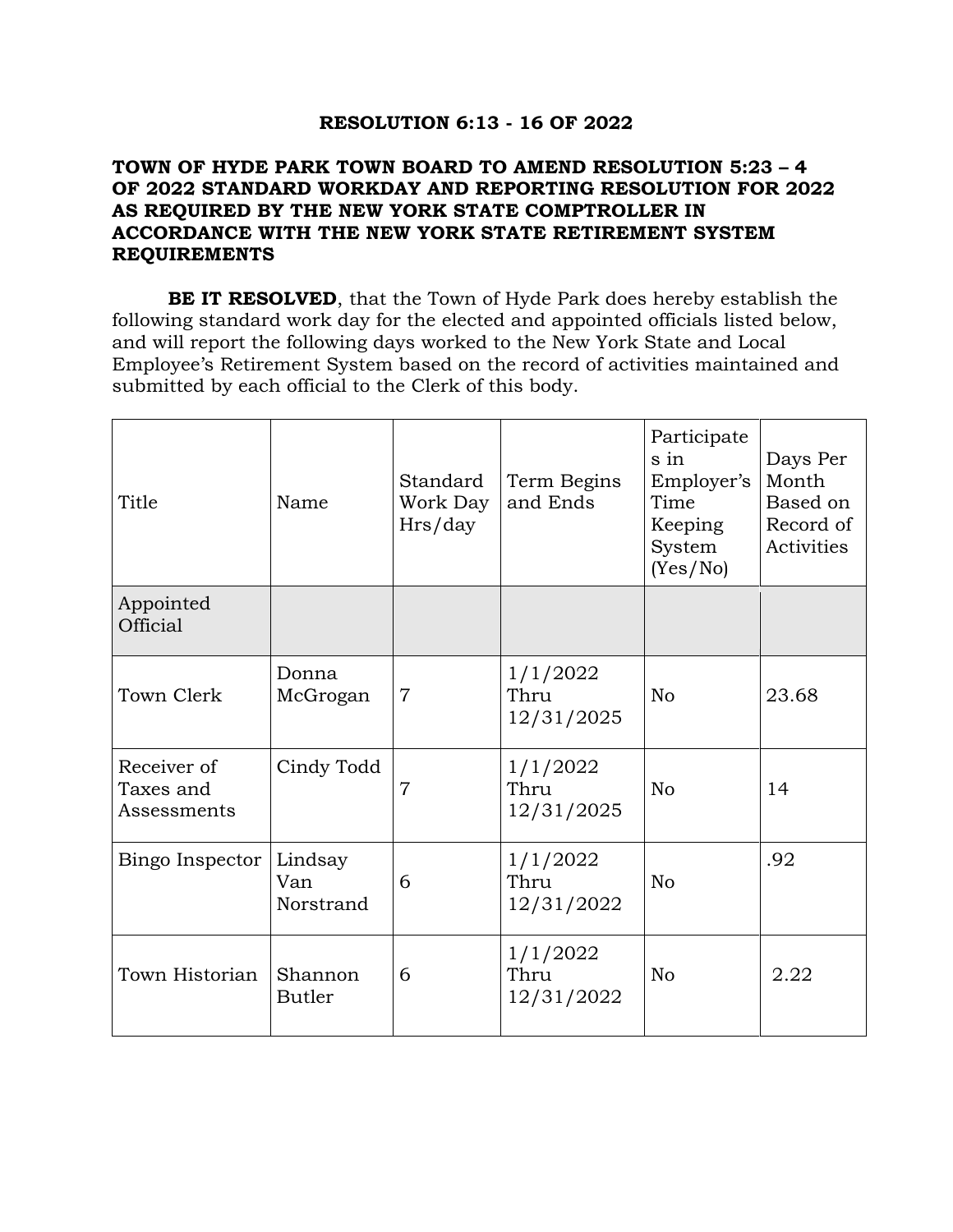|  | Ward 1<br>  Councilwoman | Nicole<br><b>Noakes</b> |  | 1/1/2022<br>Thru<br>12/31/2023 | No | 5.12 |
|--|--------------------------|-------------------------|--|--------------------------------|----|------|
|--|--------------------------|-------------------------|--|--------------------------------|----|------|

# MOTION: SECOND:

VOICE VOTE:

ALL IN FAVOR ALL OPPOSED